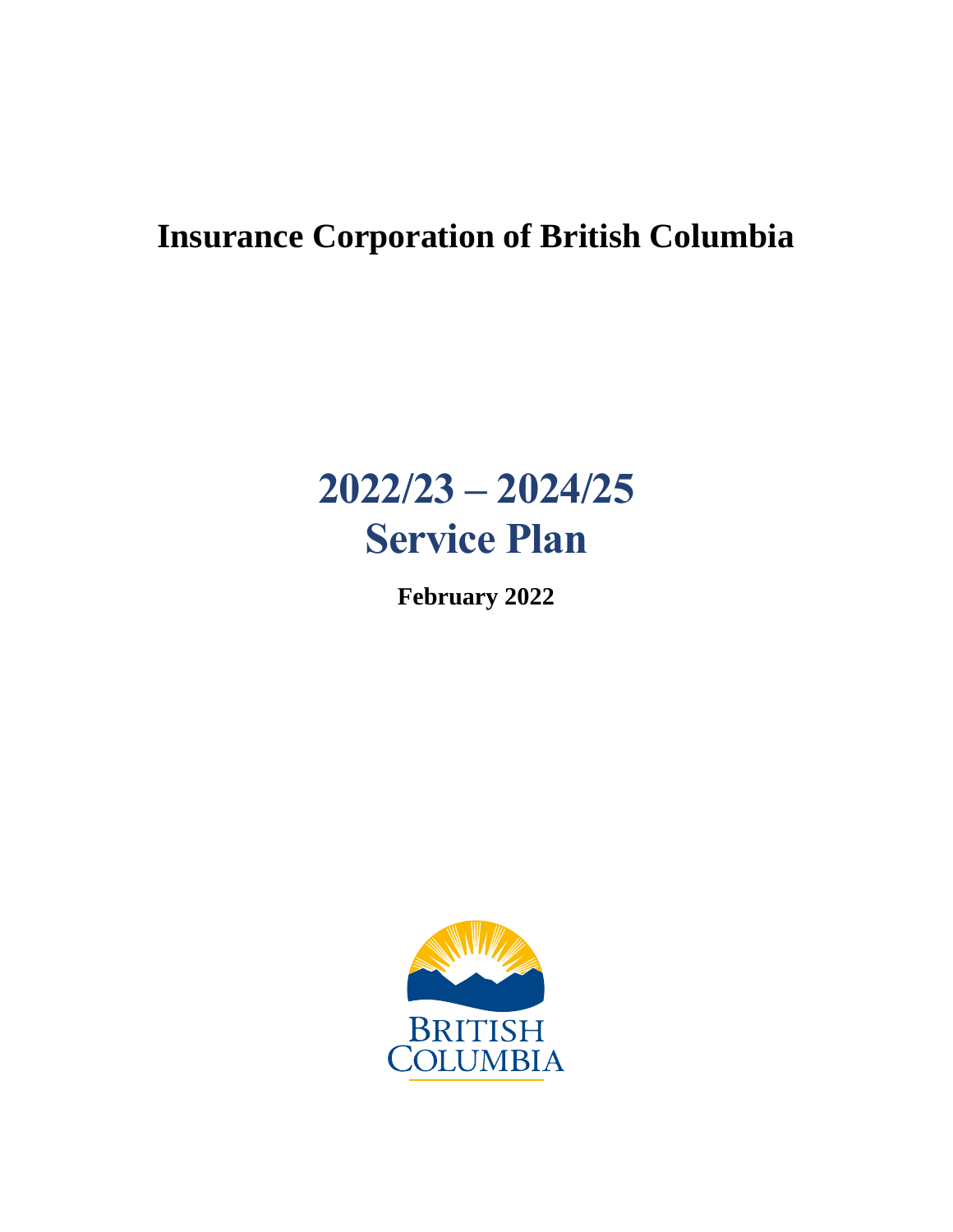For more information on the Insurance Corporation of British Columbia contact:

Head Office: 151 West Esplanade North Vancouver, British Columbia, V7M 3H9

> In the Lower Mainland 604-661-2800

Elsewhere in B.C., Canada or the U.S. 1-800-663-3051

> Or visit our website at [www.icbc.com](http://www.icbc.com/)

Published by the Insurance Corporation of British Columbia

ICBC's Corporate Service Plans, Annual Reports and financial reports are available on the ICBC website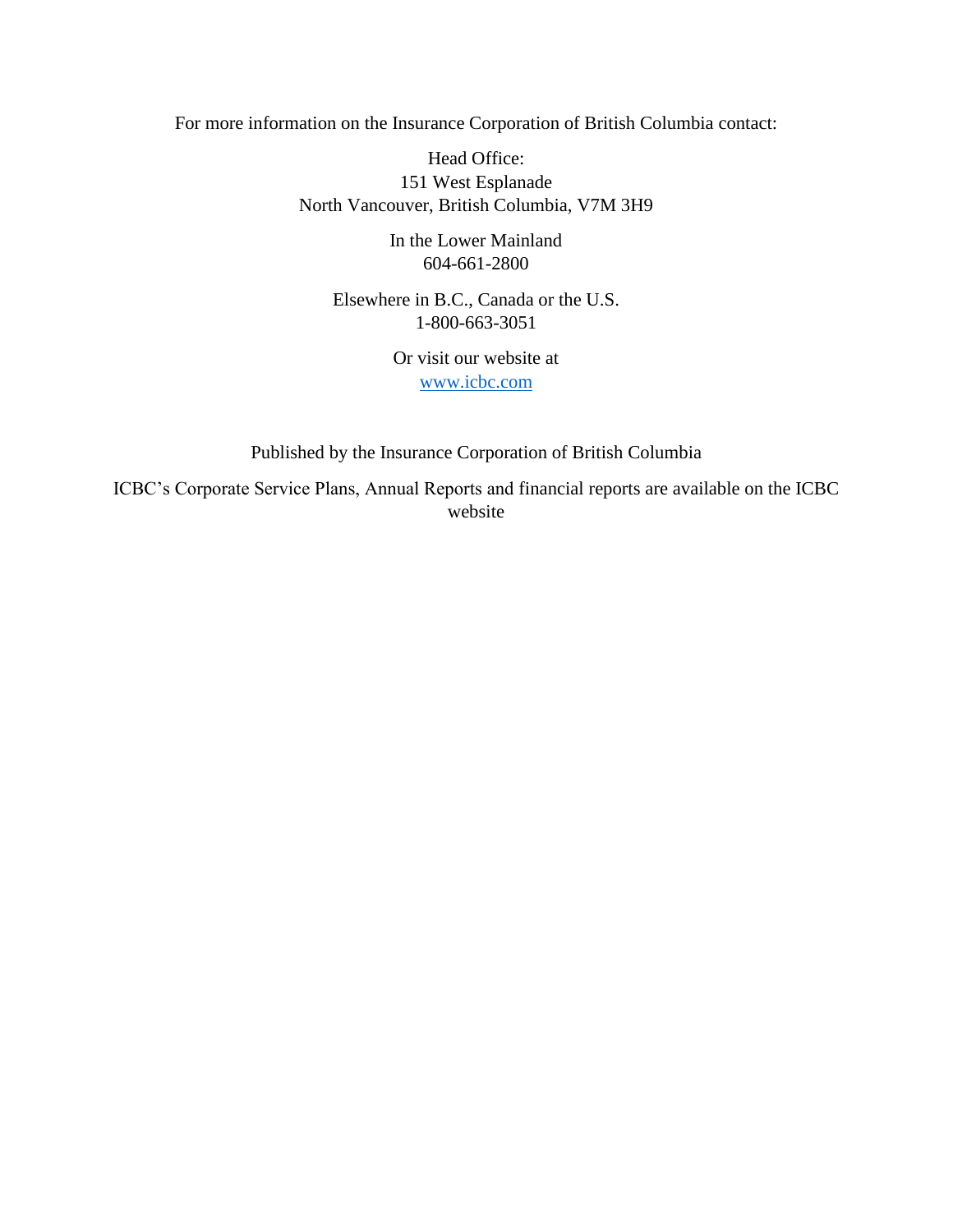### <span id="page-2-0"></span>**Board Chair's Accountability Statement**



The 2022/23 – 2024/25 Insurance Corporation of British Columbia (ICBC) Service Plan was prepared under the Board's direction in accordance with the *Budget Transparency and Accountability Act*. The plan is consistent with government's strategic priorities and fiscal plan. The Board is accountable for the contents of the plan, including what has been included in the plan and how it has been reported. The Board is responsible for the validity and reliability of the information included in the plan.

All significant assumptions, policy decisions, events and identified risks, as of February 4, 2022 have been considered in preparing the plan. The performance measures presented are consistent with the

*Budget Transparency and Accountability Act*, ICBC's mandate and goals, and focus on aspects critical to the organization's performance. The targets in this plan have been determined based on an assessment of ICBC's operating environment, forecast conditions, risk assessment and past performance.

py Machail

Joy MacPhail Board Chair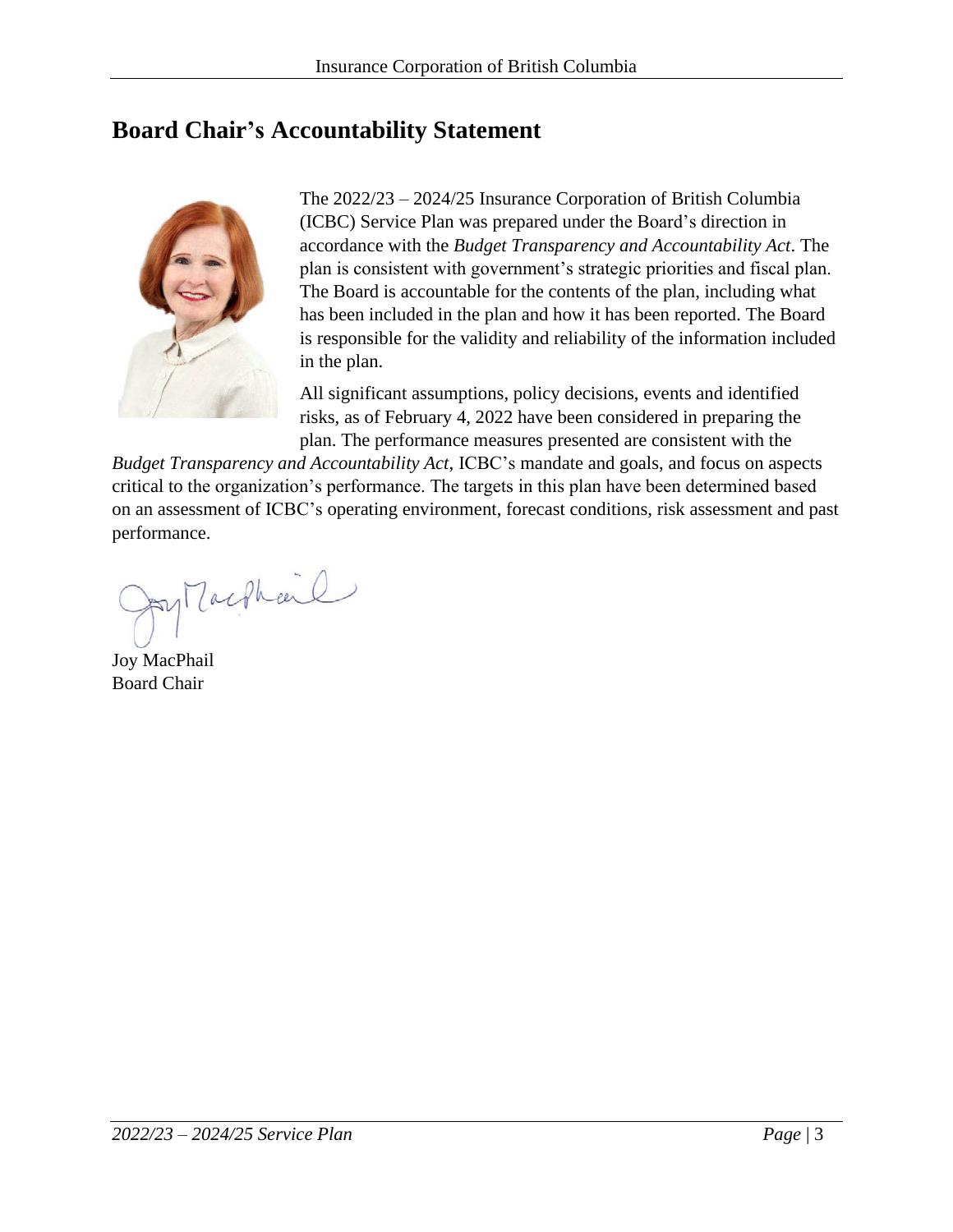## **Table of Contents**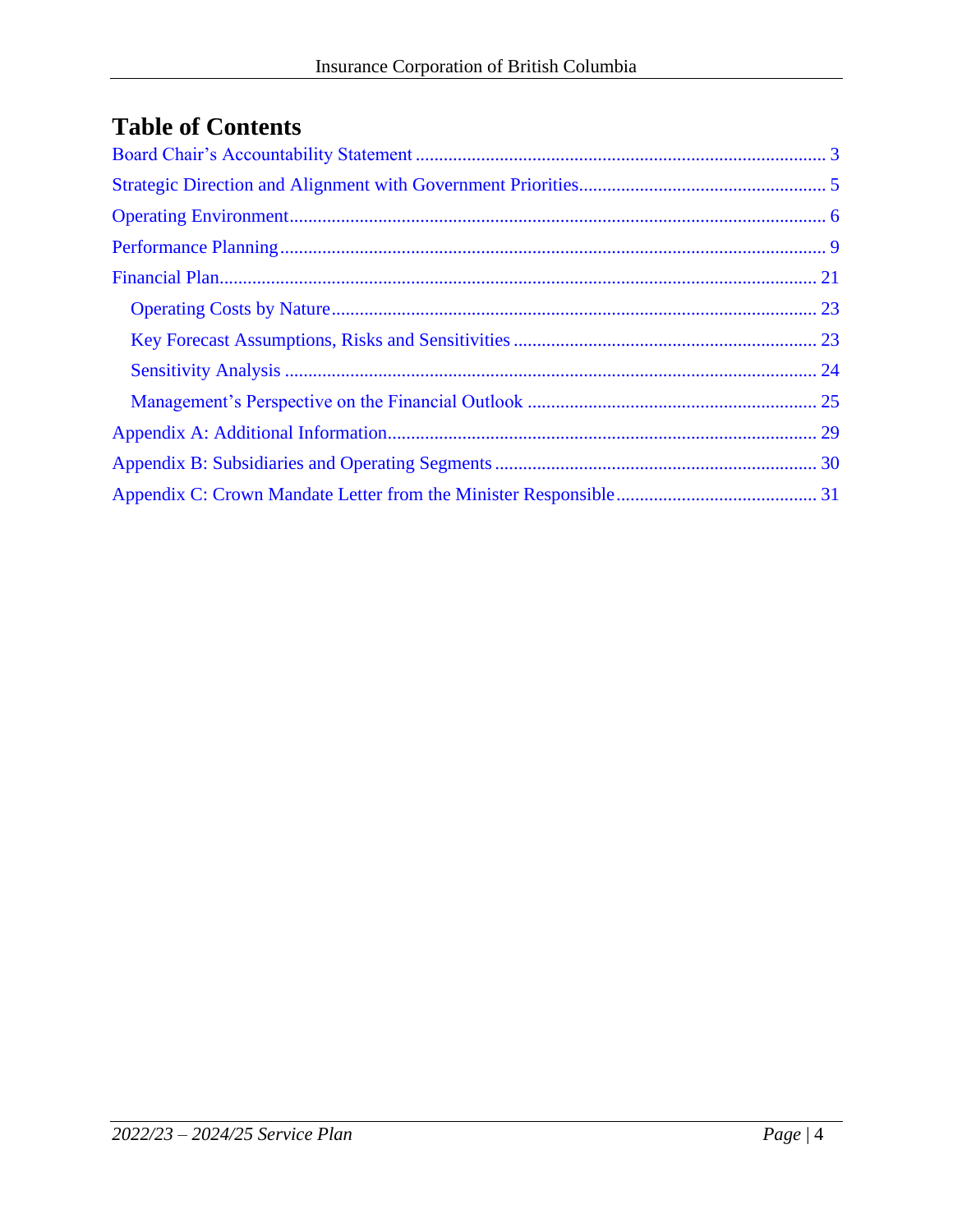### <span id="page-4-0"></span>**Strategic Direction and Alignment with Government Priorities**

In 2022/2023, public sector organizations will continue to align with and support government's efforts in responding to the COVID-19 pandemic with a focus on protecting the health, social and economic well-being of British Columbians. Building on our economic, environmental, and social strengths while looking to seize opportunities to improve outcomes for all British Columbians will be an important aspect of each Crown agency's work as we respond to COVID-19 and recover from devastating floods and wildfires. The policies, programs and projects developed over the course of this service plan period will align with the five foundational principles established by government in 2020: putting people first, working toward lasting and meaningful reconciliation, supporting equity and anti-racism, ensuring a better future through fighting climate change and meeting our greenhouse gas reduction targets, and supporting a strong, sustainable economy that works for everyone.

This 2022/23 – 2024/25 service plan outlines how ICBC will support government's priorities including the foundational principles listed above and selected action items identified in the most recent [Crown Agency Mandate Letter.](#page-30-0)

While 2021/22 was about sweeping changes, ICBC is focused in 2022/23 on finding ways to improve in all operations to better serve customers. The focus will be on streamlining claims processes and developing strategies in crash prevention, material damage programs, and insurance products, as well as initiatives to support ICBC's people. Now that Enhanced Care is underway, it is time to continue the work of maintaining affordability and making a good public vehicle insurance system even better.

ICBC's mandate, as provided through the *Insurance Corporation Act*, *Insurance (Vehicle) Act* and the *Motor Vehicle Act*, is to provide Basic and Optional vehicle insurance for British Columbians. Basic insurance rates are regulated by the British Columbia Utilities Commission (BCUC), an independent regulator. The BCUC approves Basic insurance rates and ensures that they are adequate, efficient, just and reasonable. ICBC also sells Optional auto insurance in a competitive marketplace. It provides the following services on behalf of the province under a Service Agreement with government:

- Driver licensing
- Vehicle registration and licensing
- Violation ticket and government fine collections

ICBC also implements road safety initiatives to reduce crashes and losses on B.C. roads and to assist in managing claims costs. To ensure financial targets and reporting requirements are met, it works closely with the Crown Agencies Secretariat under the Ministry of Finance.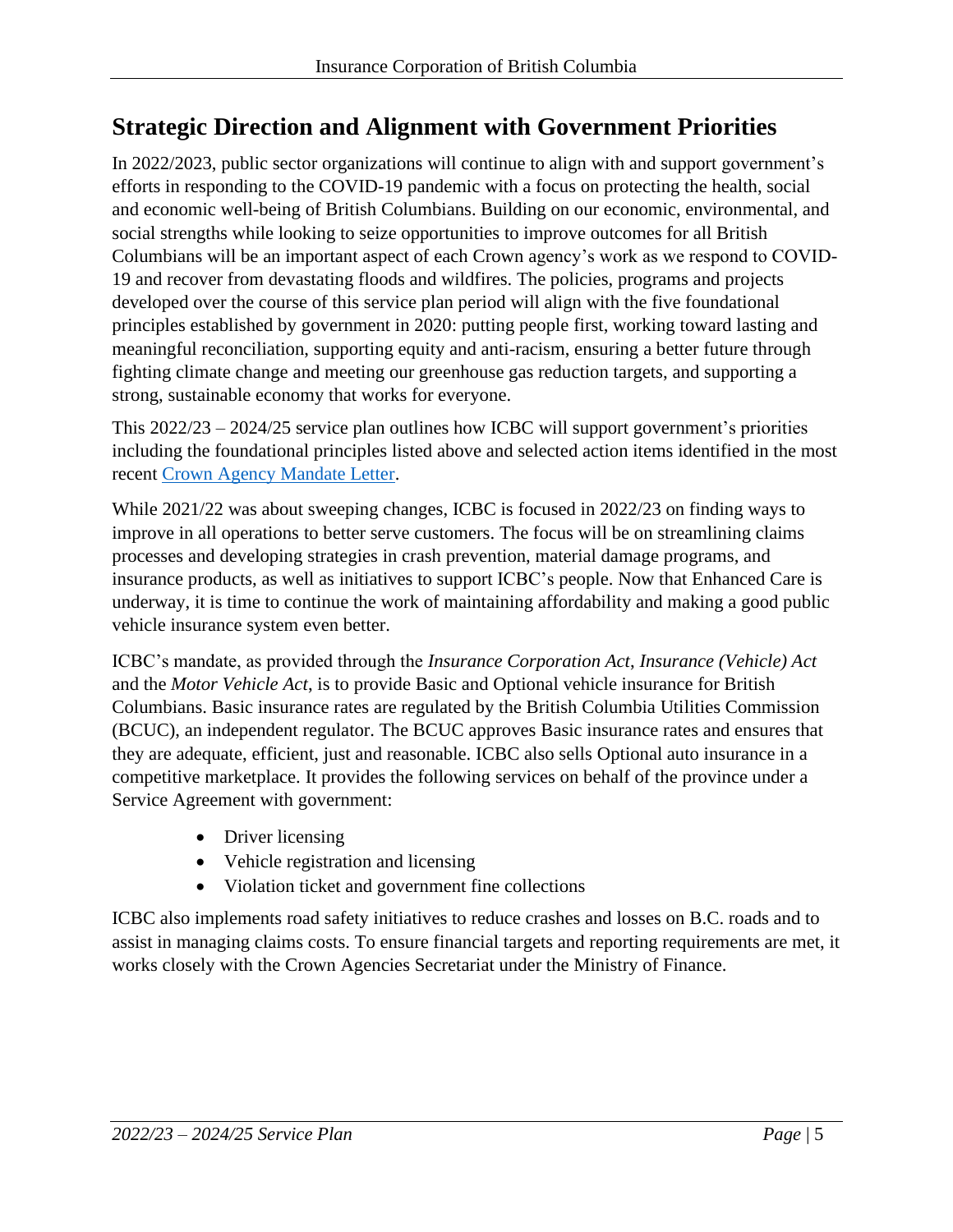## <span id="page-5-0"></span>**Operating Environment**

ICBC is well into its current five-year strategy, guided by goals of being affordable, customer driven, smart and efficient, and future focused. ICBC will invest in and support its people so that it can deliver a better insurance system that works for all British Columbians. Creating a diverse workforce and inclusive environment continues to be a major corporate commitment.

In May of 2021, ICBC introduced Enhanced Care to British Columbia, changing the way that vehicle insurance is delivered in this province. British Columbians who are injured in a crash now receive all the care they need, for as long as they need it, regardless of who caused the crash. ICBC will closely monitor and continually adjust to ensure Enhanced Care is working for British Columbians. Employees will continue to be trained and supported to effectively deliver the new care model.

Enhanced Care has also made vehicle insurance more affordable for British Columbians. Customers with ICBC Basic and Optional policies saw an average decrease in their premiums in 2021/22 of more than \$400. Customers have been benefitting since May 2021 from ICBC's largest Basic insurance rate decrease in more than 40 years and will enjoy these same reduced rates for at least another year since Basic rates will be maintained until 2023.

Although costs have been substantially reduced by the removal of most legal costs, ICBC is mindful of the need to continually assess operating and claims costs to support long-term affordability.

One of the trends that ICBC is closely watching is the introduction of electric vehicles and advanced driver assistance systems. These advances are exciting for customers and beneficial for the environment; however, these vehicles are more expensive to repair after a crash. In partnership with the vehicle repair industry, ICBC continues to look at approaches to manage escalating vehicle repair costs and put customers first.

ICBC will also continue to strive to improve customers' experiences and is changing the way it measures customer satisfaction to better identify where it must improve. Customers' expectations continue to grow in terms of available options in how they interact with ICBC and in terms of convenience. A significant step in this direction will come in 2022 with the elimination of validation decals on licence plates and the introduction of online insurance renewals for most drivers, offered in partnership with brokers.

A new more independent Fairness Officer, appointed by government in July 2021, will help support ICBC's commitment to build trust and transparency by responding to customers who say they have been treated unfairly by ICBC and by providing recommendations for ways that ICBC can continue to improve.

While ICBC's finances have improved, risks continue and must be met head-on. Enhanced Care has largely cut legal costs for claims that happened as of May 2021. However, large bodily injury claims from crashes that occurred under the previous insurance model continue to pose risks, as does the potential impact from legal challenges and escalating material damage costs.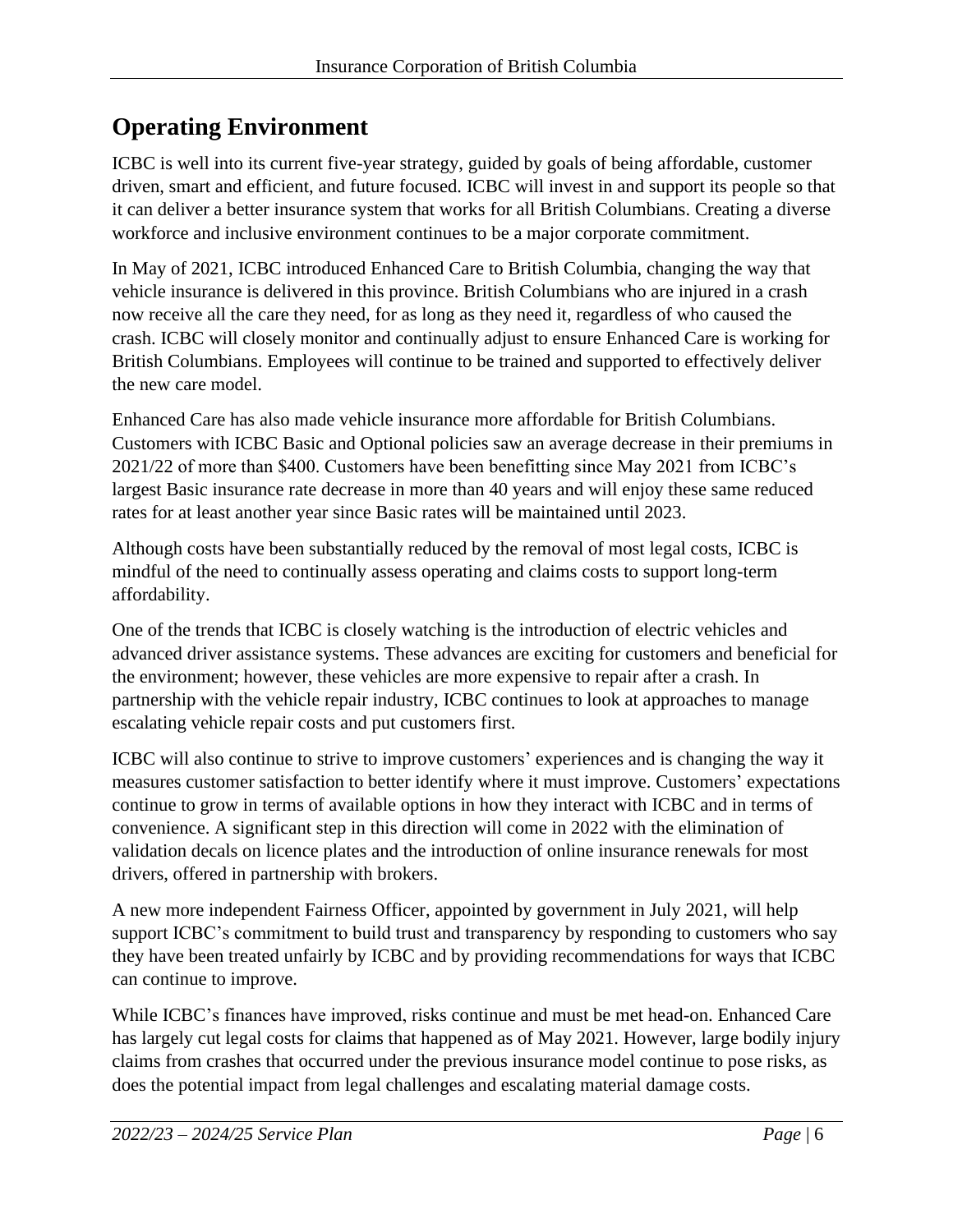Uncertainty remains around the ongoing impact of COVID-19. Crash rates dipped dramatically when we were all driving less, but crashes have been back to pre-pandemic levels since July 2021. It is unclear how much the disease and its variants will impact customers' mobility and transportation choices going forward, and this uncertainty poses risk.

Equity markets continue to be strong for ICBC's investment portfolio, helping with a recovery to the corporation's finances. Capital reserves that were depleted not long ago are now rebuilding, strengthening the public insurer's sustainability. However, investing is always accompanied by risk and financial markets can be unpredictable. Continued COVID-19 impacts and higher than normal inflation have added to potential market volatility.

From a people perspective, like many organizations in B.C. and across the country, ICBC is facing strong competition for talent. As ICBC's business shifts, its workforce will also change and the company needs strategies to attract, retain and develop people who will help it move forward. ICBC is supporting its workforce while also helping reduce transportation infrastructure congestion and related carbon emissions through the adoption of flexible workplace practices.

ICBC is committed to being an inclusive employer – one that reflects the diversity of the people of British Columbia. An active employee resource group sparks engagement on this topic among employees. In 2021, ICBC adopted a Diversity, Equity and Inclusion (DEI) charter and created and filled a DEI strategy leadership position to better understand and remove barriers to full participation by employees and customers. ICBC has plans to deepen its commitment to DEI through the coming years.

ICBC is also developing a path to support Indigenous reconciliation. ICBC continues to provide more driver licensing services to remote communities and in ways that better support Indigenous communities. ICBC will embark on thoughtful approaches to provide more effective service and support across all areas of the business, as well as increase the number of Indigenous people in the workforce.

ICBC also places a strong focus on workplace safety and employee mental health. Workplace safety has been a priority during the pandemic as ICBC has quickly implemented public health measures to keep everyone safe. Safety is always a focus with well-defined policies around, for example, security and maintaining a respectful workplace. Employee dialogue around mental health is encouraged through ICBC's various wellness programs, the Wellness Employee Resource Group, and the provision of resources such as the Canadian Mental Health Association's Not Myself Today program. ICBC provides employees with resources to support mental health and well being through its wellness and employee and family assistance programs.

B.C.'s economy has rebounded from the impacts of the COVID-19 pandemic that began in 2020, despite significant pandemic variant and climate-related events. A strong health response, high vaccination rates, increased infrastructure investments and supports for British Columbians struggling through the pandemic has helped the province rebound. While the recovery has broadened over the past year, it remains uneven with sectors like tourism, hospitality and live recreation events not fully recovered. The path of the ongoing economic recovery in B.C. and its trading partners remains highly uncertain. However, rebuild efforts from the November 2021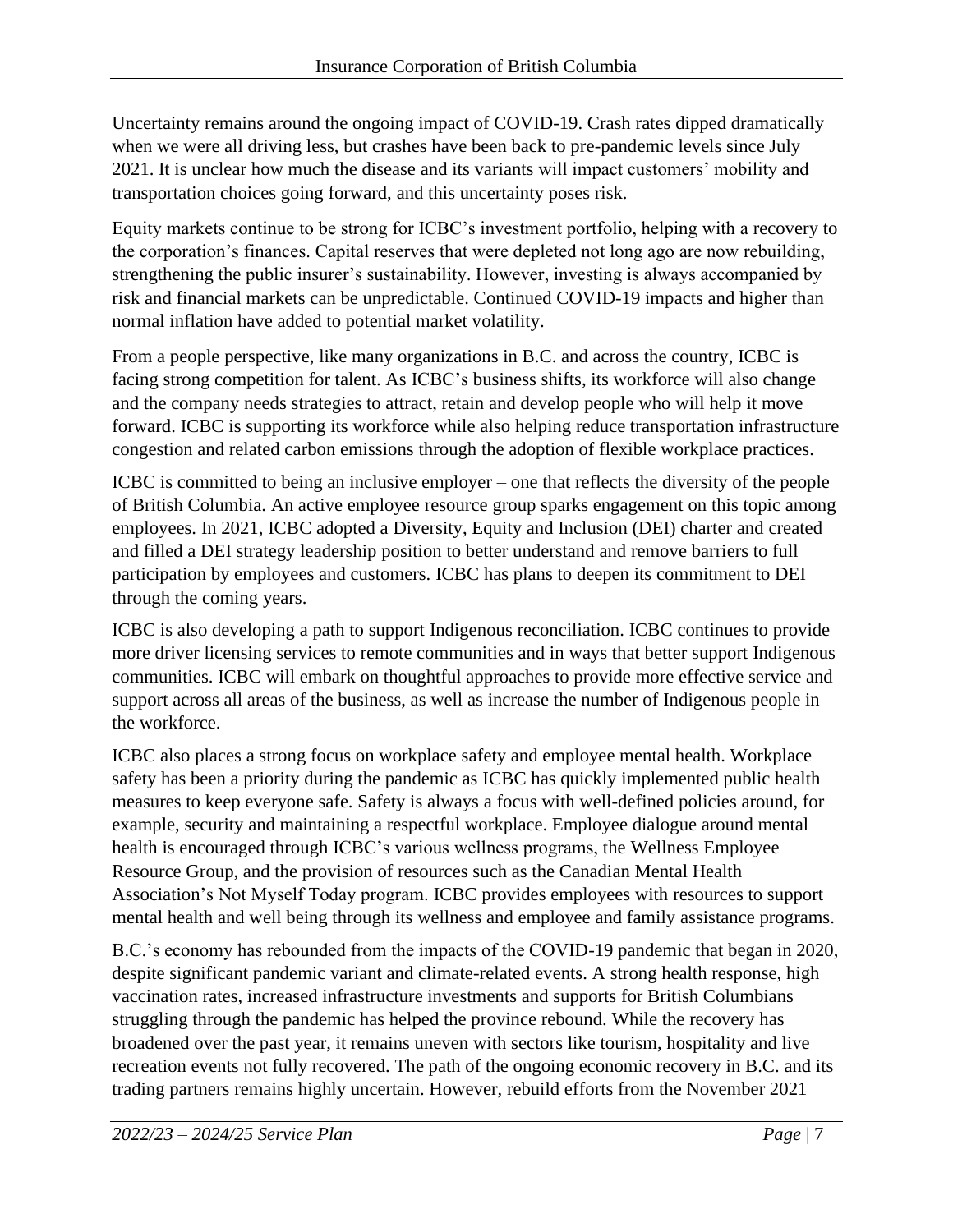floods are expected to provide some support to economic activity in the province. The Economic Forecast Council (EFC) estimates that B.C. real GDP expanded by 5.1 per cent in 2021 and expects growth of 4.2 per cent in 2022 and 2.7 per cent in 2023. Meanwhile for Canada, the EFC projects national real GDP growth of 4.1 per cent in 2022 and 2.8 per cent in 2023, following an estimated gain of 4.7 per cent in 2021. As such, B.C.'s economic growth is expected to be broadly in line with the national average in the coming years. The pandemic has increased risks to B.C.'s economic outlook, such as the emergence of further variants of concern, inflationary supply chain disruptions, extended travel restrictions, and the continued impact of the slower recovery in some sectors of the B.C. economy. Further risks include ongoing uncertainty regarding global trade policies, and lower commodity prices.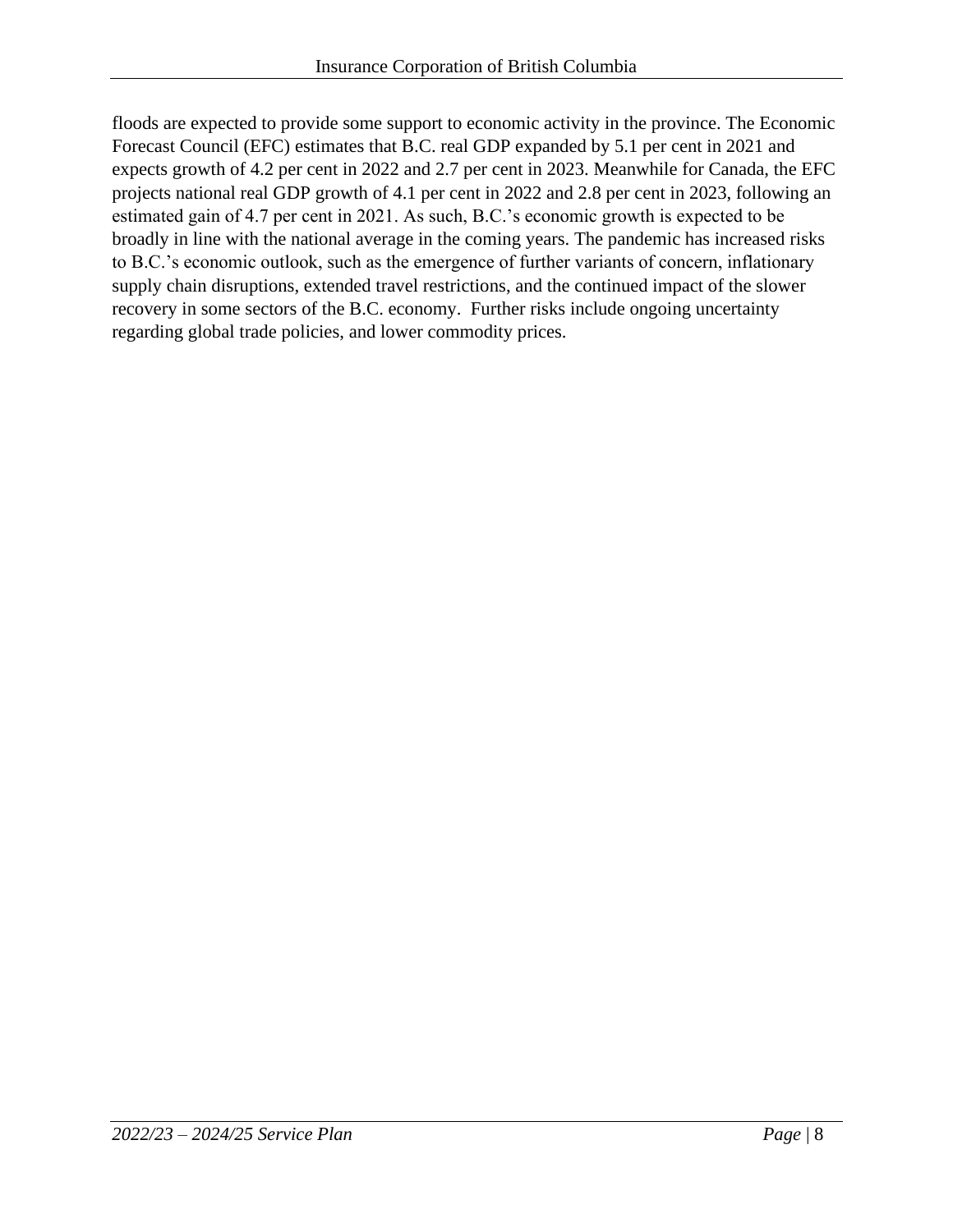### <span id="page-8-0"></span>**Performance Planning**

#### **Goal 1: To Make Insurance Affordable**

ICBC is committed to delivering an affordable and sustainable insurance system for British Columbians.

#### **Objective 1.1: Make insurance more affordable by reducing claims costs and legal expenses**

#### **Key Strategies**

- Improve health outcomes through our Care Model
- Manage costs associated with tort claims
- Manage escalating vehicle repair costs

| <b>Performance</b><br><b>Measure</b> |                                                                                    | 2020/21<br><b>Actual</b>                                                                                     | 2021/22<br><b>Forecast</b>                                        | 2022/23<br><b>Target</b>                             | 2023/24<br><b>Target</b>                      | 2024/25<br><b>Target</b>                             |  |  |  |
|--------------------------------------|------------------------------------------------------------------------------------|--------------------------------------------------------------------------------------------------------------|-------------------------------------------------------------------|------------------------------------------------------|-----------------------------------------------|------------------------------------------------------|--|--|--|
| 1.1a                                 | ICBC rates are affordable                                                          |                                                                                                              |                                                                   |                                                      |                                               |                                                      |  |  |  |
|                                      | Jurisdictional<br>comparison<br>of year-over-<br>year rate<br>changes <sup>1</sup> | <b>ICBC's Rate</b><br>Change is 15.5<br>percentage<br>points lower<br>compared to<br>Provincial<br>Benchmark | $\leq$ Provincial<br><b>Rate Change</b><br>Benchmark <sup>2</sup> | $\leq$ Provincial<br>Rate Change<br><b>Benchmark</b> | $\leq$ Provincial<br>Rate Change<br>Benchmark | $\leq$ Provincial<br>Rate Change<br><b>Benchmark</b> |  |  |  |
| 1.1 <sub>b</sub>                     |                                                                                    | ICBC helps British Columbians return to their lives after a loss                                             |                                                                   |                                                      |                                               |                                                      |  |  |  |
|                                      | Percentage of<br>claims costs<br>that goes to<br>$cuts$ tomers <sup>3</sup>        | 80.8%                                                                                                        | 94.5%                                                             | 95.7%                                                | 95.7%                                         | 95.7%                                                |  |  |  |
| 1.1c                                 | ICBC repairs vehicles in a cost-effective manner                                   |                                                                                                              |                                                                   |                                                      |                                               |                                                      |  |  |  |
|                                      | Average cost<br>for a vehicle-<br>related claim <sup>4</sup>                       | 4718                                                                                                         | 4931                                                              | 5300                                                 | 5634                                          | 5989                                                 |  |  |  |

<sup>1</sup>Data source: Benchmark relies on publicly available rate information for Canadian jurisdictions; ICBC's Basic rate change is based on the government directed 0 per cent Basic change effective April 1, 2020; and Optional rate changes are based on the accumulated rate changes that were implemented during the 12-month period. Note that any rebates provided to customers as a result of COVID-19 were excluded from this analysis.

<sup>2</sup> With Enhanced Care rate reductions effective May 1, 2021, ICBC is expected to perform better than the Provincial Rate Change Benchmark.

<sup>3</sup> Data Source: Analysis of ICBC incurred claims; plaintiff counsel contingency fees assumed at 25 per cent of settlement amounts on average for represented claimants.

<sup>4</sup> Data Source: Analysis of ICBC incurred claims.The average cost for a vehicle-related claim is presented on a pervehicle basis for the forecast years, which represents a change from the per-claim basis used to report the 2020/21 actual. The 2020/21 actual value would be \$4,567 if restated to a per-vehicle basis.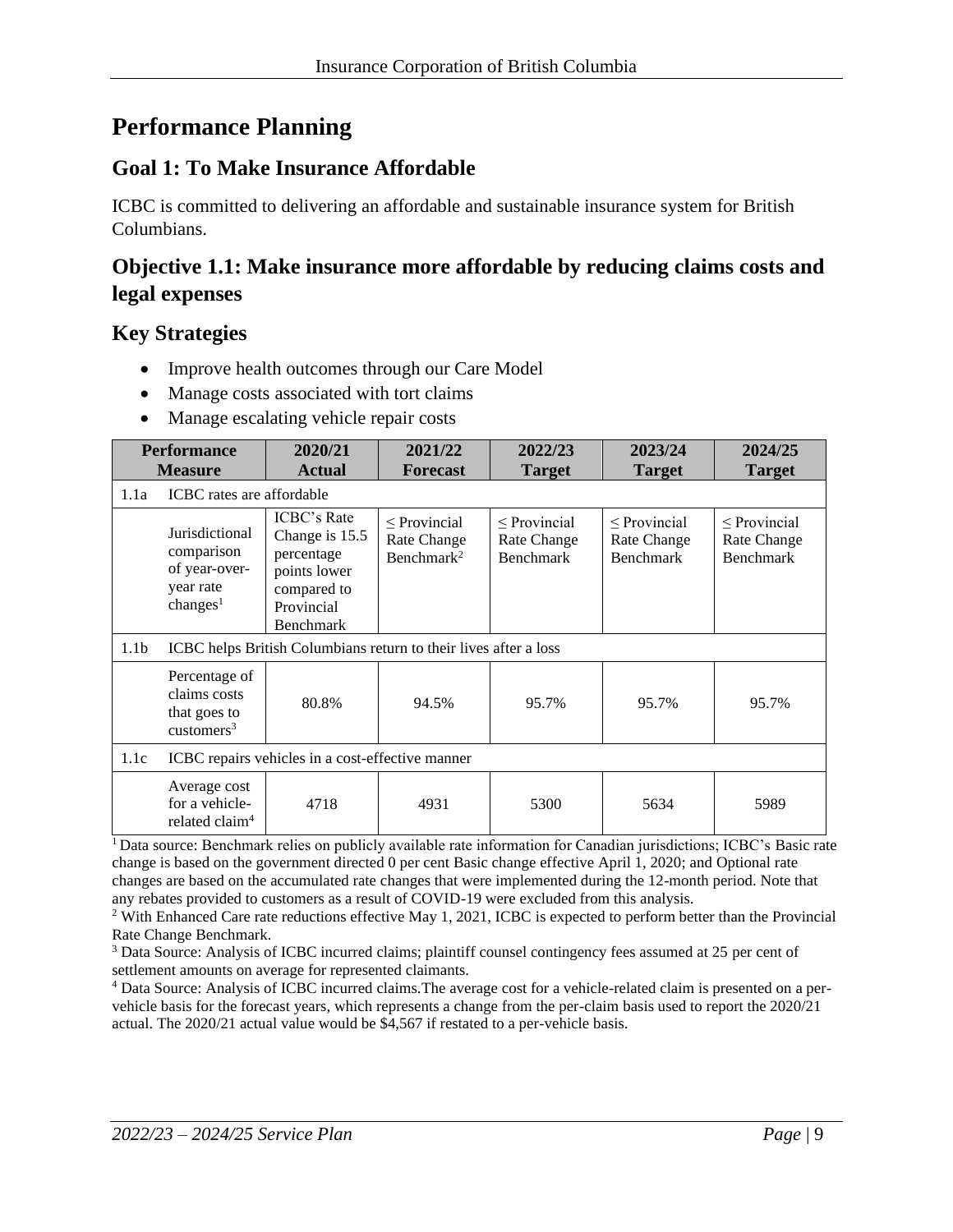#### **Linking Performance Measures to Objectives**

In recent years, ICBC has made it a primary focus to work with government to improve the affordability and sustainability of auto insurance in B.C. Changes to its Basic insurance product implemented in 2018 – 2019, which included a limit on minor injury claims, closed the gap between premiums being collected and the cost of the claims being paid out. Improved sustainability is demonstrated by the percentage of claims costs that goes to customers, which increased from 77.9 per cent in 2018/19 to more than 80 per cent in 2019/20 and 2020/21 as a result of the 2019 product reforms. Building on this, the Enhanced Care model launched in May 2021, moving B.C. auto insurance to a system that is more affordable, sustainable and focused on injury recovery.

1.1a ICBC rates are affordable

A key measure of affordability is year-over-year changes in insurance rates. ICBC's rate affordability is evaluated each year against a Provincial Rate Change Benchmark, calculated using a weighted average of published rate changes implemented in other provinces.

1.1b ICBC helps injured British Columbians return to their daily lives after a loss

The cost for ICBC to resolve a claim includes costs that support an injured customer's recovery, costs for vehicle repair or replacement and costs of administering the claim (such as towing and storing vehicles, and managing payments to treatment providers and investigating fraud). Additionally, for crashes before Enhanced Care was implemented in May 2021, where a customer retains a lawyer, payments are also made for legal fees and litigation costs (such as medical examinations and expert reports).

The performance measure *percentage of claims costs that goes to customers* is determined by costs paid to customers to support their recovery and repair or replace their vehicle (which does not include amounts that customers pay for legal representation and expert reports), as well as amounts paid to manage and settle claims, including costs of litigation. Removal of costs from the system that do not go directly to customers helps ensure those injured in a crash receive the necessary care and treatment to return to their daily lives as quickly as possible and allows savings to be passed on to all British Columbians in the form of lower and more stable premiums. The percentage of claims costs going to customers in 2021/22 is expected to remain relatively steady, following the introduction of the Enhanced Care model in 2020.

#### 1.1c ICBC repairs vehicles in a cost effective manner

The average cost for a vehicle-related claim measures the combined average cost for all material damage claims (excluding glass claims) for ICBC's main insurance products. Industry-wide, the cost to repair vehicles is continuing to increase as vehicles become more complex due to embedded sensors, cameras and other driver assistance technologies. This measure quantifies the efforts ICBC is making to moderate these increasing material damage costs. In 2021/22, repair costs are expected to continue to rise, in alignment with industry trends. A key focus in 2022/23 – 2024/25 will be to manage the rising costs of vehicle repairs in order to ensure ICBC remains affordable.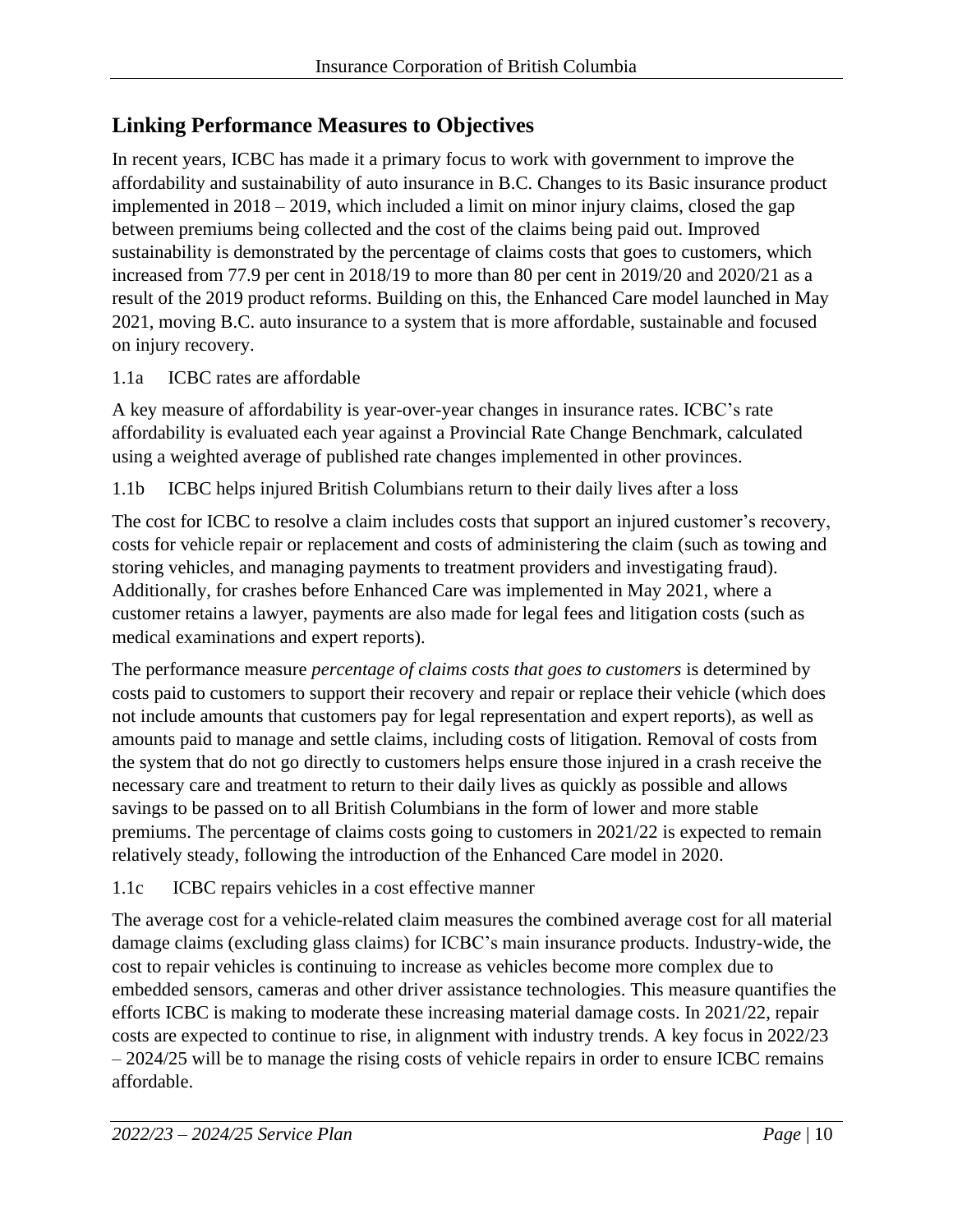#### **Discussion**

#### *Strategy 1: Improve health outcomes through our Care Model*

In May 2021, ICBC launched the Enhanced Care model to improve affordability for customers. Savings from Enhanced Care have been passed on to British Columbians in the form of lower insurance rates. Launching Enhanced Care also means ICBC can provide improved access to recovery benefits to support injured customers when they need it, regardless of fault. Enhanced Care builds on earlier improvements to accident benefits, ensuring that anyone injured in a crash has peace of mind knowing they will get the care they need, when they need it, for as long as they need it. These enhanced accident benefits include no overall limits to medical and rehabilitation benefits, higher income replacement benefit for anyone unable to work due to injuries sustained in a crash, and new compensation for permanent impairment that provide a lump sum cash payment for anyone seriously or catastrophically injured in a crash.

ICBC has partnered with research leaders in injury recovery to better understand best-in-class injury management principles and is actively applying those principles to support customer recovery. Consultation with medical and healthcare service providers and disability advocacy stakeholders helped inform the development of the care pathways and operational delivery to best support and assist injured customers with access to care. To ensure the ongoing success of Enhanced Care, ICBC will continue to develop policies, practices and relationships with medical and healthcare providers that support customers' return to health, leading first to better recovery outcomes and then to savings and decreased pressure on rates. ICBC will also continue to support its people in transitioning to Enhanced Care through a robust training, development and coaching program.

#### *Strategy 2: Manage costs associated with tort claims*

While Enhanced Care has removed significant costs from the auto insurance system, ICBC continues to manage litigated claims for accidents that occurred before May 1, 2021. Claims made under the tort system are currently estimated at around \$12 billion and are often complex. Managing these claims will be done through ongoing management strategies and analytics; this is a key component of ensuring that vehicle insurance continues to be affordable for British Columbians.

#### *Strategy 3: Manage escalating vehicle repair costs*

The costs to repair damaged vehicles continue to increase. Vehicles today are more reliant on technology and expensive materials than ever before; the hours of labour required to repair vehicles and the number and cost of replacement parts are also increasing, particularly for newer vehicles. Supply chain challenges in the automotive industry due to the COVID-19 pandemic has further exacerbated this issue.

In 2020, ICBC modernized its material damage programs by implementing new tiering models for collision repair and glass suppliers. This program continues to be fine-tuned with industry feedback and a focus on improving performance results, including by engaging industry to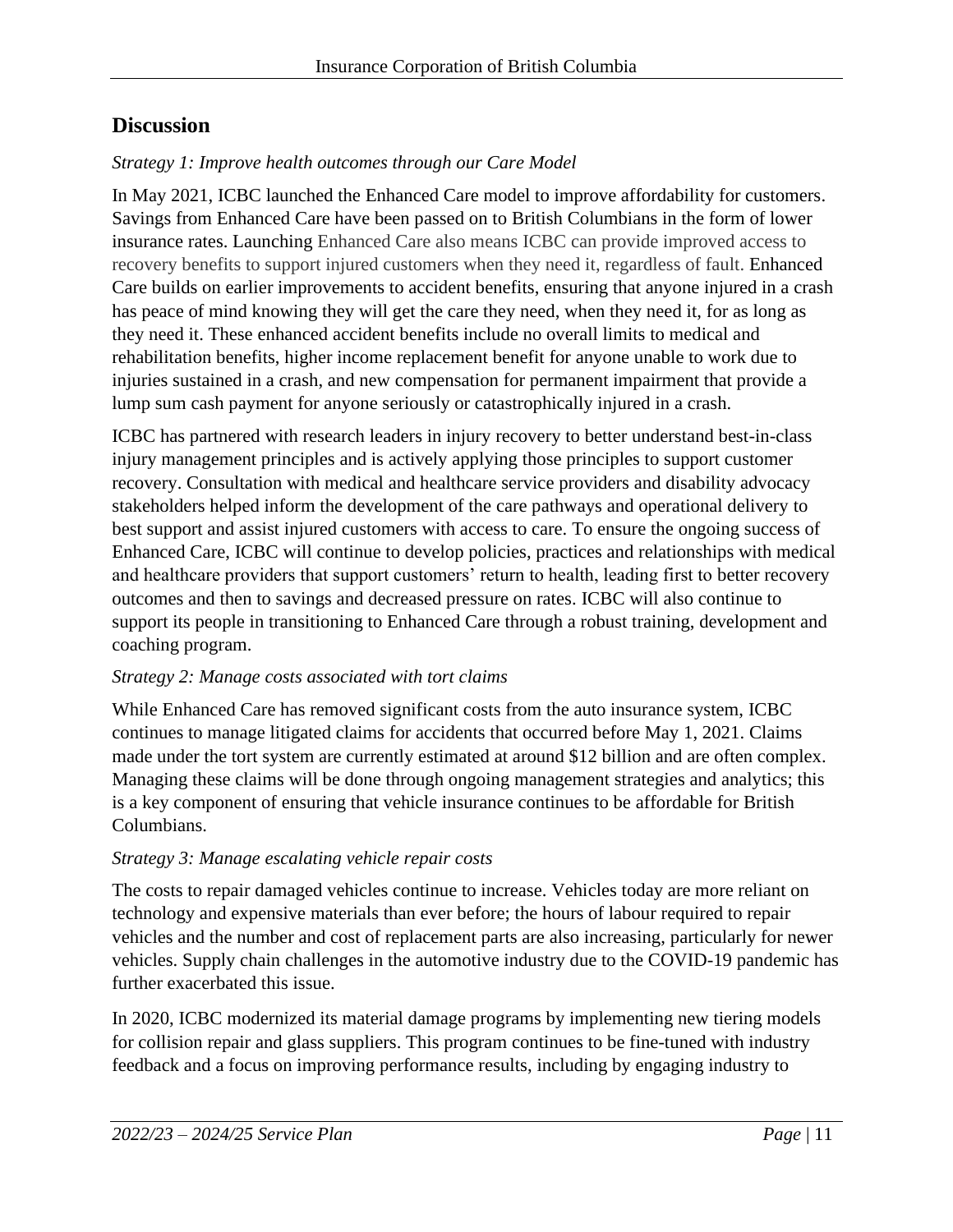address equipment, training and performance metrics. Looking forward, ICBC is continuing to examine options that will help manage rising repair costs.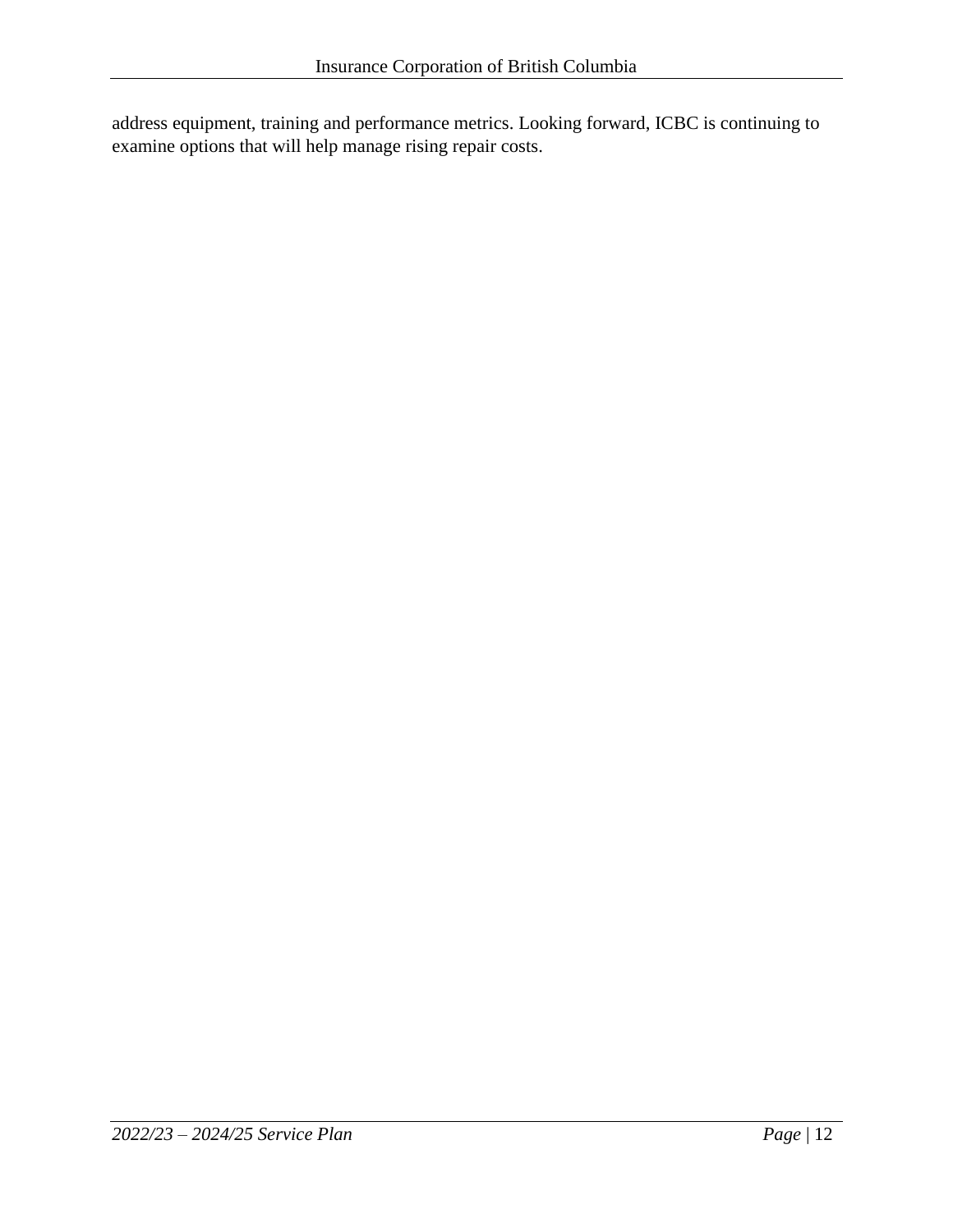#### **Goal 2: To be Customer Driven**

ICBC aims to be customer driven and more flexible and to have the needs of customers drive improvements in the design and delivery of its products and services.

#### **Objective 2.1: Be more flexible, with customer needs driving improvements in the design and delivery of products and services**

#### **Key Strategies**

- Implement ICBC's Customer Experience (CX) Model
- Implement usage-based products (usage-based products are insurance products that are priced to reflect vehicle usage), e.g., distance travelled

| <b>Performance Measure</b> |                                                                                 | 2020/21<br><b>Actual</b>                  | 2021/22<br><b>Forecast</b>                                 | 2022/23<br><b>Target</b> | 2023/24<br><b>Target</b> | 2024/25<br><b>Target</b> |  |  |  |
|----------------------------|---------------------------------------------------------------------------------|-------------------------------------------|------------------------------------------------------------|--------------------------|--------------------------|--------------------------|--|--|--|
| 2.1a                       | Customers have digital options to renew their insurance                         |                                           |                                                            |                          |                          |                          |  |  |  |
|                            | On-time delivery of<br>defined digital<br>capabilities <sup>1</sup>             | Foundational<br>capabilities<br>delivered | Online<br>renewals on<br>track for<br>delivery<br>May 2022 | TBD <sup>1</sup>         | TBD <sup>1</sup>         | TBD <sup>1</sup>         |  |  |  |
| 2.1 <sub>b</sub>           | Customers value their experience with ICBC                                      |                                           |                                                            |                          |                          |                          |  |  |  |
|                            | <b>Customer Satisfaction for</b><br>Insurance Services <sup>2,3</sup>           | 96%                                       | 96%                                                        | 86%                      | 86%                      | 86%                      |  |  |  |
|                            | <b>Customer Satisfaction for</b><br>Claims Services <sup>2,3</sup>              | 92%                                       | 90%                                                        | 71%                      | 72%                      | 73%                      |  |  |  |
|                            | <b>Customer Satisfaction for</b><br>Driver Licensing<br>Services <sup>2,3</sup> | 92%                                       | 90%                                                        | 74%                      | 75%                      | 76%                      |  |  |  |

<sup>1</sup> Further digital capabilities to be identified.

<sup>2</sup> Data Source: An independent firm is retained to conduct ongoing surveys of customers for the purposes of monitoring transactional satisfaction.

<sup>3</sup>Effective in 2022/23, Customer Satisfaction will be measured based on the portion of customers who select the top two choices on a seven-point scale instead of the portion of customers who select the top two choices on a four-point scale. As a result of this change, targets for  $2022/23 - 2024/25$  appear much lower than in previous years. Further details are outlined in the section below.

#### **Linking Performance Measures to Objectives**

ICBC will continue to design and deliver products and services that address the needs of its customers. This includes advancing its measurement framework to include additional insight and feedback to inform the evolution of product and service offerings.

As part of ICBC's commitment to evolving its measurement framework, in 2022/23 ICBC will transition to using a more calibrated seven-point scale to measure satisfaction, versus the previous four-point scale. Enlarging the scale gives customers more choice and allows them to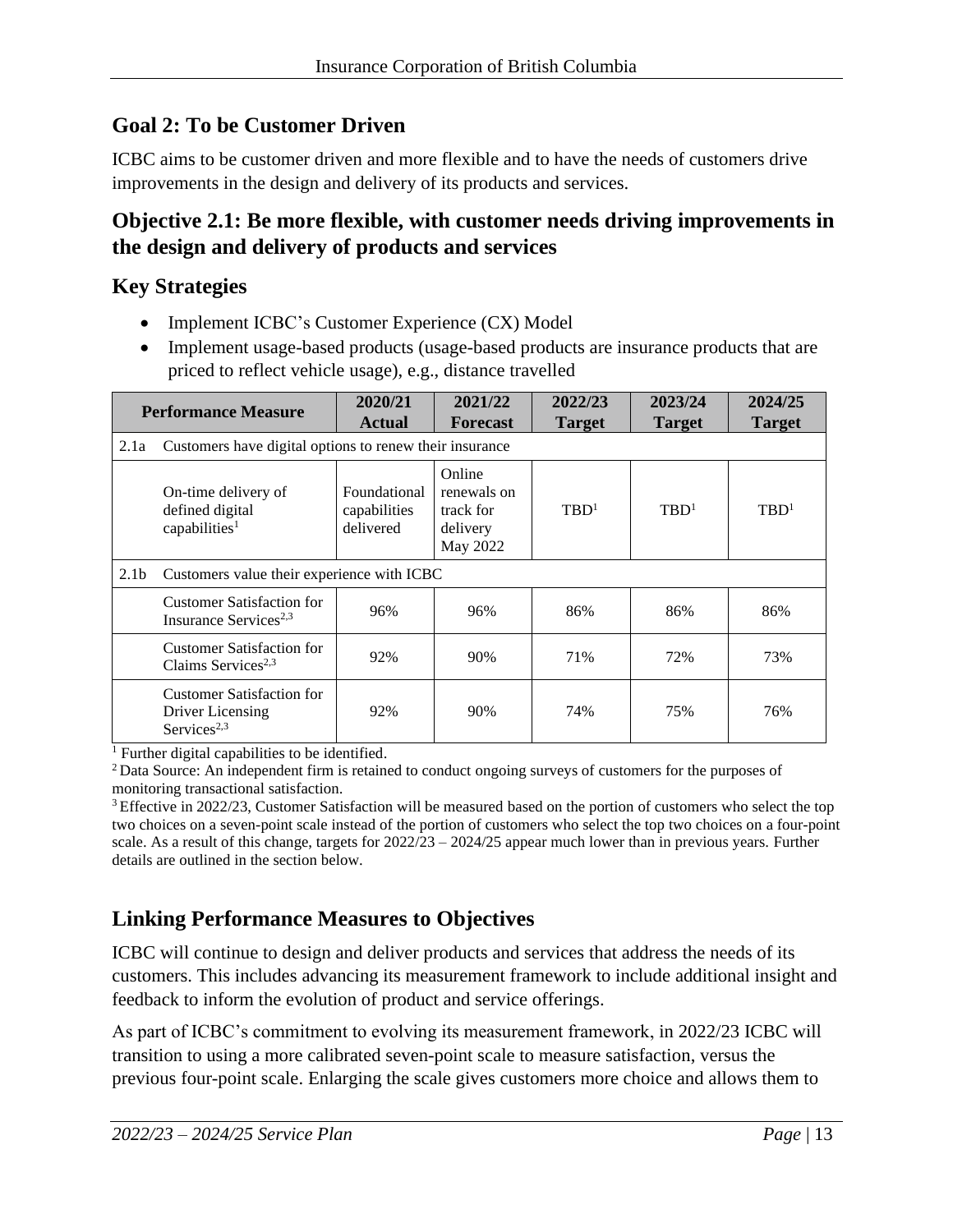better distinguish their level of satisfaction. This refined data will help identify areas that ICBC can focus on to improve the experience for customers.

On the current four-point scale, customers who feel somewhat satisfied (rating of three out of four) and very satisfied (rating of four out of four) are included in the Satisfaction score.

Beginning in 2022/23, only customers who rate as satisfied (six out of seven) and very satisfied (seven out of seven) will be included in the Satisfaction score. This means ICBC will no longer be measuring "somewhat satisfied" as a positive outcome as the corporation strives to improve its overall customer experience. As a result of this change to a seven-point scale, targets and Satisfaction scores will be lower in future years.

In June 2021, ICBC began collecting Satisfaction data on the seven-point scale in addition to the four-point scale to better understand the potential implications of the change. In this document, targets for future years are set on the seven-point scale, based on what was learned from the data that has been collected since June. It is important to emphasize that the drop in targets starting in 2022/23 is a result of changing the scale, and not an anticipated drop in customer satisfaction.

To illustrate how results from the four-point and seven-point scale compare, results for a parallel test of both scales from the period of June to November 2021 are included below for each of ICBC's service areas.

| <b>New</b> |                      | ∠            |                          |         |                       |           |                   |
|------------|----------------------|--------------|--------------------------|---------|-----------------------|-----------|-------------------|
|            | Very<br>Dissatisfied | Dissatisfied | Somewhat<br>Dissatisfied | Neutral | Somewhat<br>satisfied | Satisfied | Very<br>satisfied |
|            |                      |              |                          |         |                       | 86%       |                   |

**Customer Satisfaction for Insurance Services (based on 2,750 responses)**

|       |                   |                          |                    | 90%            |
|-------|-------------------|--------------------------|--------------------|----------------|
| Prior |                   |                          |                    |                |
|       | Very Dissatisfied | Somewhat<br>Dissatisfied | Somewhat satisfied | Very satisfied |

#### **Customer Satisfaction for Claims Services (based on 5,577 responses)**

| Dissatisfied<br>Verv<br>Neutral<br>Somewhat<br>Dissatisfied<br>Dissatisfied | Somewhat<br>satisfied | Satisfied | Verv<br>satisfied |
|-----------------------------------------------------------------------------|-----------------------|-----------|-------------------|

 $-70\%$  —

89%

 $0.60$ 

| Prior |                   |                          |                    |                |  |
|-------|-------------------|--------------------------|--------------------|----------------|--|
|       | Very Dissatisfied | Somewhat<br>Dissatisfied | Somewhat satisfied | Very satisfied |  |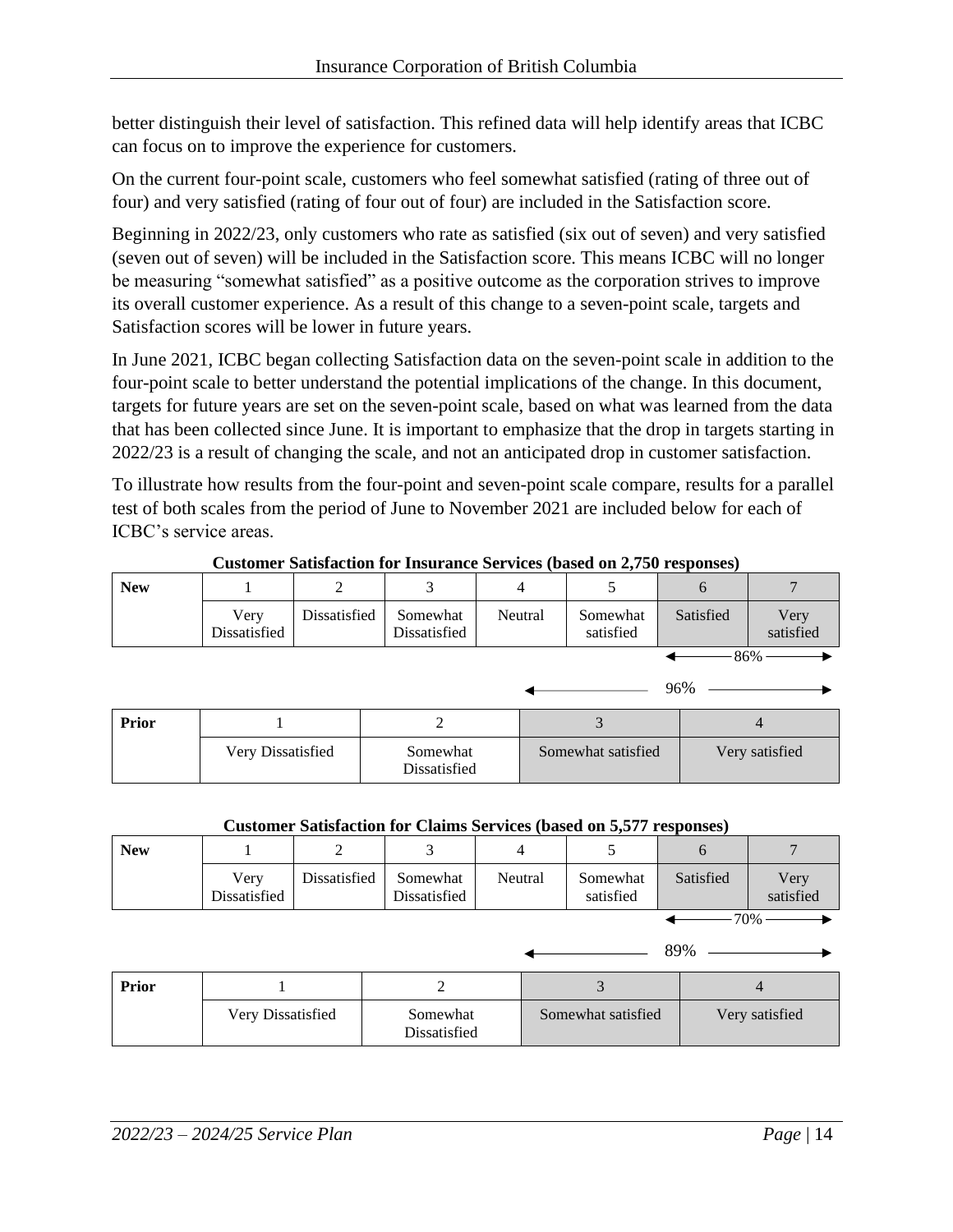| <b>New</b> |                      |              | 3                        |         |                    |                       | $\theta$  |                   |
|------------|----------------------|--------------|--------------------------|---------|--------------------|-----------------------|-----------|-------------------|
|            | Very<br>Dissatisfied | Dissatisfied | Somewhat<br>Dissatisfied | Neutral |                    | Somewhat<br>satisfied | Satisfied | Very<br>satisfied |
|            |                      |              |                          |         |                    |                       |           | -74% -            |
|            |                      |              |                          |         |                    |                       | 90%       |                   |
| Prior      |                      |              |                          |         |                    |                       |           |                   |
|            | Very Dissatisfied    |              | Somewhat                 |         | Somewhat satisfied |                       |           | Very satisfied    |

Dissatisfied

#### **Customer Satisfaction for Driver Licensing Services (based on 2,814 responses)**

#### 2.1a Customers choose digital options to renew their insurance

As this is a multi-year initiative, ICBC will use milestone measures to monitor its success. This includes the on-time *delivery of digital capabilities* within the Enhanced Care model, which were delivered on time in May 2021. The focus of 2021/22 has been working towards the on-time delivery of online insurance renewals in May 2022. Once these digital services are implemented, ICBC will measure customer usage of these online services.

#### 2.1b Customers value their experience with ICBC

ICBC measures customer service based on the percentage of satisfied customers for each major transaction type or service that it provides: insurance product purchase, mid-term changes and renewal, claims service, and driver licensing. ICBC intends to maintain current Satisfaction scores in 2022/23. As a result, targets for each business area have been set on par with the forecasted result for 2021/22. However, the targets appear lower due to the above mentioned change in measuring Satisfaction on a seven-point scale*.*

*Insurance Services Satisfaction* – Independent insurance brokers process more than four million Autoplan policies each year. The insurance services satisfaction measure is typically based on surveys of approximately 5,000 customers over the course of a year. While the introduction of online insurance renewals is expected to improve the customer experience, it is not expected to represent a large proportion of the overall score since it will take time for customers to adopt this new channel. As a result, ICBC's Insurance Customer Satisfaction Target for 2022/23 is 86 per cent, which is on par with the 2021/22 forecast when comparing to the parallel scale test results. The target will remain flat in subsequent years as ICBC focuses its resources on improving the experience in claims and drivers licensing.

*Claims Service Satisfaction –* Claims are processed through ICBC's claims call centre, claims centres and specialty departments such as commercial claims and recovery services. In addition to reporting a claim by phone, customers can report a claim and check details online. Claims surveying draws upon personal claims and is based on averaging the results of surveys conducted after the First Notice of Loss and after closed claims. In a typical year, there are more than 15,000 completed surveys. The fiscal year 2021/22 Customer Satisfaction measure is forecasted to be two percentage points below the target of 92 per cent due to claims volumes returning to pre-COVID levels sooner than expected, which impacted customer service standards and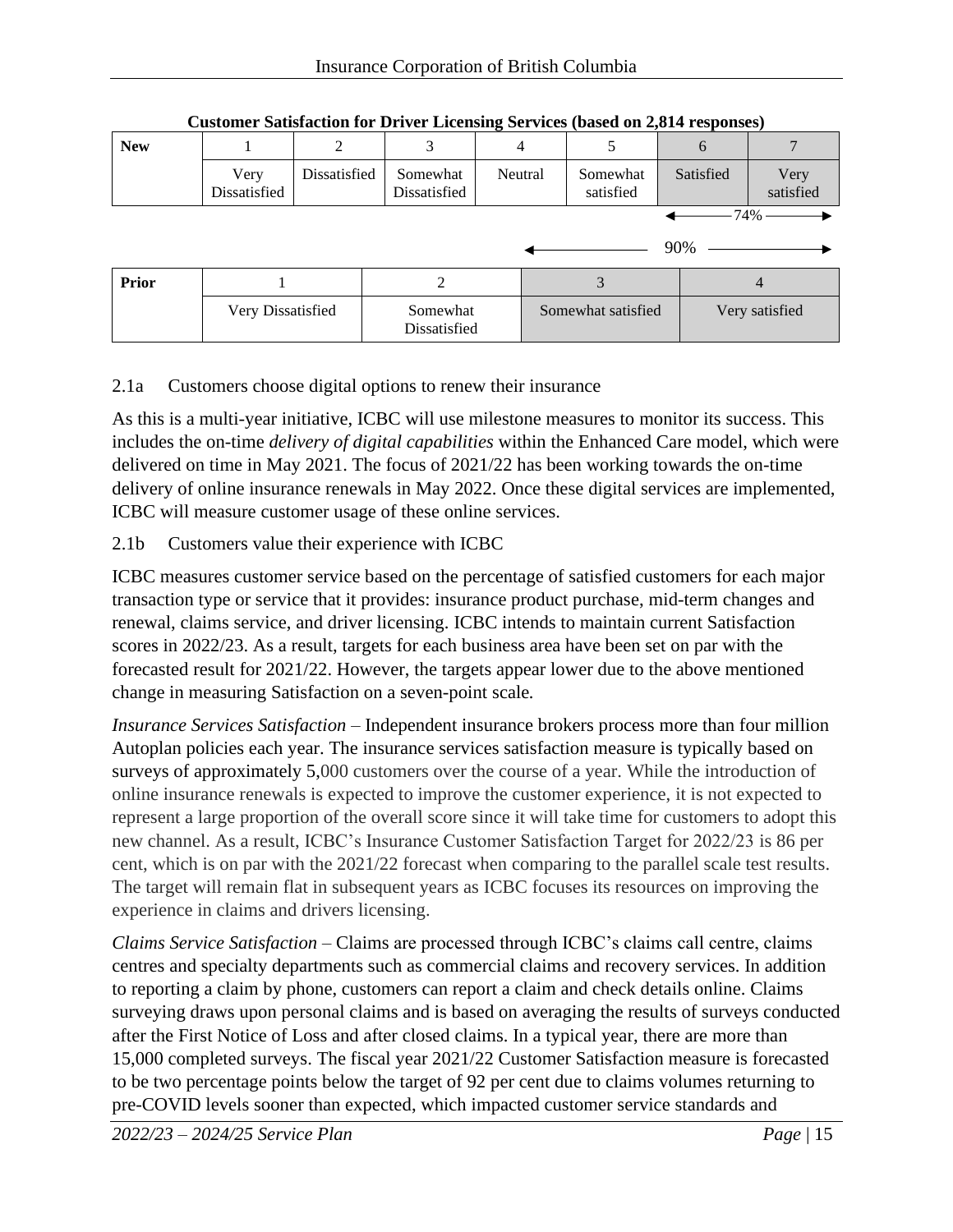resulted in longer wait times. Due to the challenges faced this year, the Claims Service Satisfaction target for 2022/23 is 71 per cent. When comparing the results of the parallel scale test, this is approximately on par with the 2021/22 forecast.

*Driver Licensing Satisfaction -* Each year, ICBC conducts approximately 1.6 million transactions related to issuing driver licences and driver exams, including renewing a licence, taking a knowledge test and undergoing a road test. This measure is weighted by the number of transactions for each type of service and is drawn from a sample of more than 5,000 customers surveyed throughout the year. ICBC implemented a significant number of measures during the COVID-19 pandemic to keep the public and employees safe while it continued to deliver essential services. Both the ongoing pandemic and a significant increase in knowledge tests resulted in increased demand for testing, and subsequent increased wait times. Therefore, customer satisfaction is forecasted to be two percentage points below the target of 92 per cent. Addressing these longer wait times will take time, and as a result ICBC's 2022/23 target for customer satisfaction for driver licensing operations is 74 per cent, which the parallel scale test results suggest is on par with the 2021/22 forecast.

#### **Discussion**

#### *Strategy 1: Begin implementing ICBC's Customer Experience (CX) Model*

ICBC has evolved the two strategies from previous Service Plans related to online insurance and online claims to a single strategy that is focused on a multi-year plan to develop and implement a model to more effectively deliver and prioritize customer experience across all areas of ICBC. This model will allow ICBC to create a better understanding of customer expectations and pain points as ICBC invests in tools and processes to expand the collection of customer insight. This deeper understanding of customers will inform improvements and evolutions in ICBC's products and services. It will also support operations to ensure ICBC delivers a positive customer experience. ICBC will continue to use digital options like online insurance renewal and online claims as tools to address customer pain points and enhance customer experience.

#### *Strategy 2: Implement usage-based products*

Usage-based products, such as kilometre-based pricing, are valued by customers who want insurance that reflects how much they are driving and how they are driving. ICBC is exploring options to incrementally deliver usage-based products in the coming years, informed by customer insights.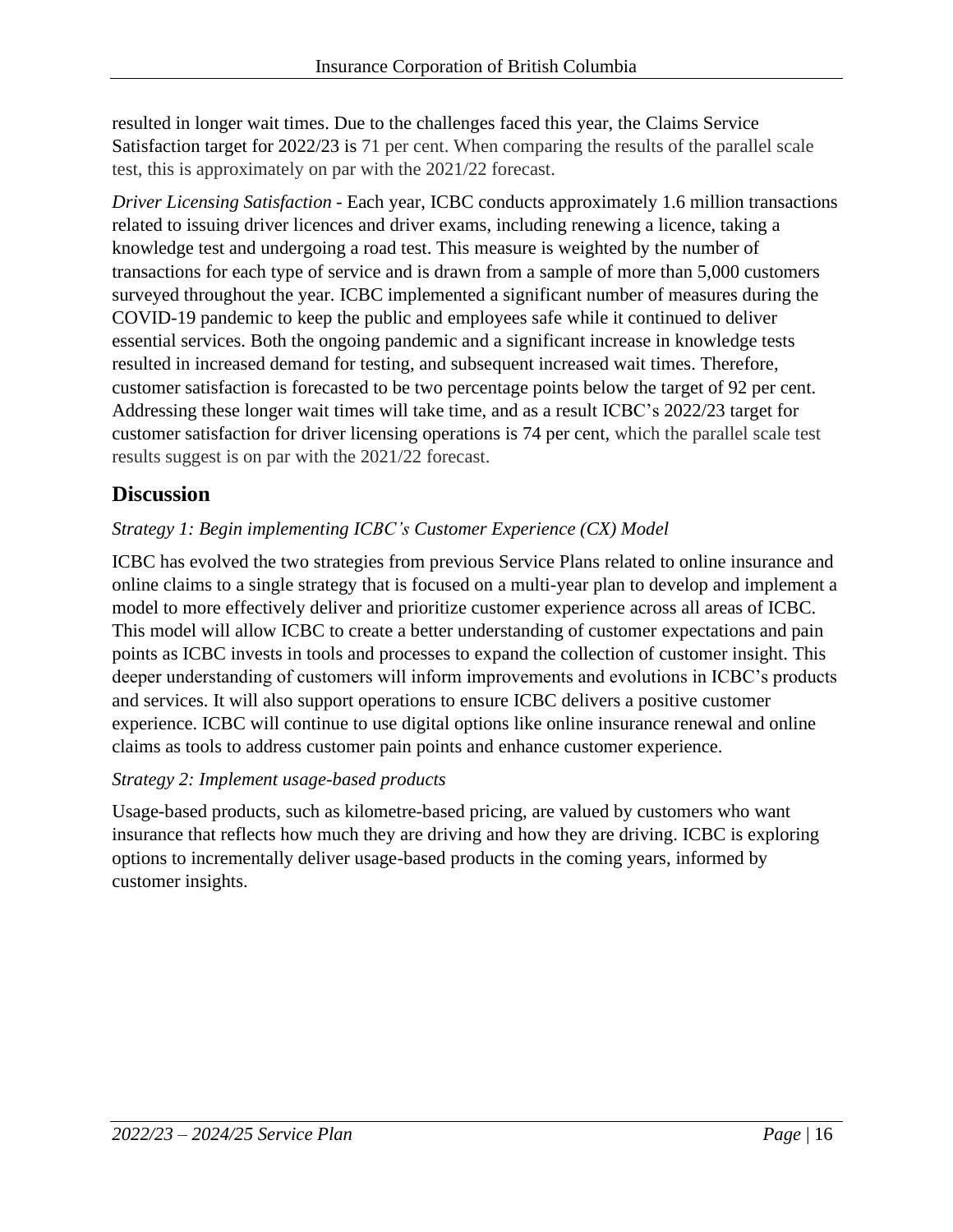#### **Goal 3: To be Smart & Efficient**

ICBC will invest in data, analytics and technology to improve efficiency and make better decisions.

#### **Objective 3.1: Invest in data, analytics and technology to improve efficiency and decision-making**

#### **Key Strategies**

- Make informed decisions using quality data
- Integrate analytics into key claims processes
- Streamline claims processes

| <b>Performance</b> |                                                                  | 2020/21               | 2021/22         | 2022/23       | 2023/24       | 2024/25       |  |  |  |  |
|--------------------|------------------------------------------------------------------|-----------------------|-----------------|---------------|---------------|---------------|--|--|--|--|
|                    | <b>Measure</b>                                                   | <b>Actual</b>         | <b>Forecast</b> | <b>Target</b> | <b>Target</b> | <b>Target</b> |  |  |  |  |
| 3.1a               | The cost to run ICBC is below or comparable to industry averages |                       |                 |               |               |               |  |  |  |  |
|                    | Operating<br><b>Expense Ratio</b>                                | $22.5\%$ <sup>1</sup> | 21.9%           | 21.4%         | 21.4%         | 21.3%         |  |  |  |  |
| Loss               | Adjustment<br><b>Expense Ratio</b>                               | 15.9%                 | 8.7%            | 10.6%         | 10.4%         | 10.6%         |  |  |  |  |

Data source:

<sup>1</sup> ICBC's 2020/21 Operating Expense Ratio is lower than a comparable 2020/21 benchmark of 30 per cent from MSA Research (benchmark includes all Canadian auto writers excluding ICBC and Saskatchewan Auto Fund). ICBC's Operating Expense Ratio is inclusive of 2.6 per cent for non-insurance services, which other insurance carriers do not have.

#### **Linking Performance Measures to Objectives**

ICBC will maintain a strong focus on managing costs using data, analytics and technology to derive insights, improve efficiencies and manage change. Analytical insights will also help to more effectively identify at-risk claims in order to manage future claims as well as the roughly \$7 billion in claims liabilities related to claims that occurred before April 1, 2019, which continue to pose risk to ICBC's business.

3.1 The cost to run ICBC is below or comparable to industry averages

ICBC monitors its effectiveness in keeping operating costs below or comparable to industry averages through the Operating Expense Ratio and Loss Adjustment Expense Ratio.

Operating Expense Ratio: The Operating Expense Ratio is a standard industry measure to assess the operational efficiency of an insurer. The Operating Expense Ratio is calculated as a ratio of insurance operating expenses and non-insurance expenses (excluding claims and claims-related costs) to insurance premium dollars earned. This includes both insurance and non-insurance lines of business. ICBC is unique in providing non-insurance services (driver licensing, vehicle registration and licensing, violation ticket, and government fine collections), as these services are not typically provided by other insurance carriers in Canada. As ICBC continues to be an efficient and low-cost organization, this ratio will remain below the industry average.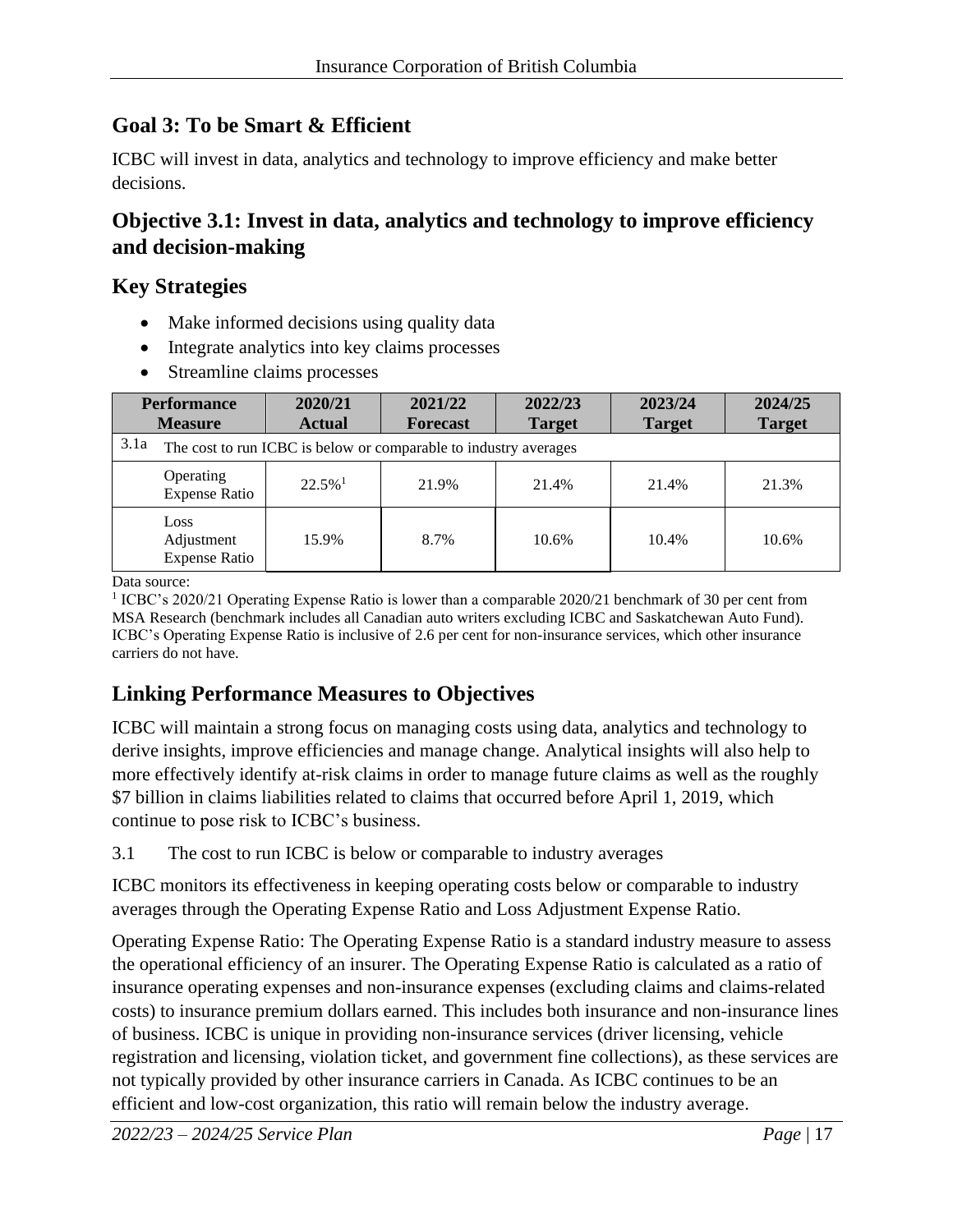Loss Adjustment Expense Ratio: The Loss Adjustment Expense Ratio compares the cost to settle claims to total premiums earned, which is an indicator of the efficiency of the claims settlement process. This measure primarily considers loss adjustment expenses on an incurred basis, which means that it represents costs for losses occurring in the current fiscal year. As a result, changes over time in B.C.'s vehicle insurance system can be seen to affect this ratio. This is particularly true for recent reforms affecting claims since April 1, 2019 when the limit on minor injuries was introduced, and since May 1, 2021 when the Enhanced Care model was introduced. Both of these reforms reduced the legal costs associated with claims. Prior to these reforms, the loss adjustment ratio in 2018/19 was 19 per cent. Following the 2019 changes, lower loss adjustment expense ratios between 15 and 16 per cent were observed in 2019/20 and 2020/21. With the introduction of the Enhanced Care model and the elimination of most remaining legal costs from the system, ICBC expects that the loss adjustment expense ratio will now remain even lower, with approximately 10 per cent of premium going towards the cost of settling claims.

#### **Discussion**

#### *Strategy 1: Make informed decisions using quality data*

In ICBC's role as a public insurer, vehicle registrar and issuer of driver licences, the quality, accuracy, relevancy, timeliness and completeness of data play a critical part in ensuring the organization's success. ICBC will continue to invest in tools and processes that ensure it has sound data management and governance practices.

#### *Strategy 2: Integrate analytics into key claims processes*

Data insights and predictive modeling can improve file-handling and settlement processes to effectively and proactively manage claims liabilities. In 2022/23, work in this area will expand to include material damage and Enhanced Care claims.

#### *Strategy 3: Streamline claims processes*

Administrative work increases costs and can be a barrier to better customer service. ICBC is focused on disciplined investments in process design and automation technologies to find efficiencies in claims processes.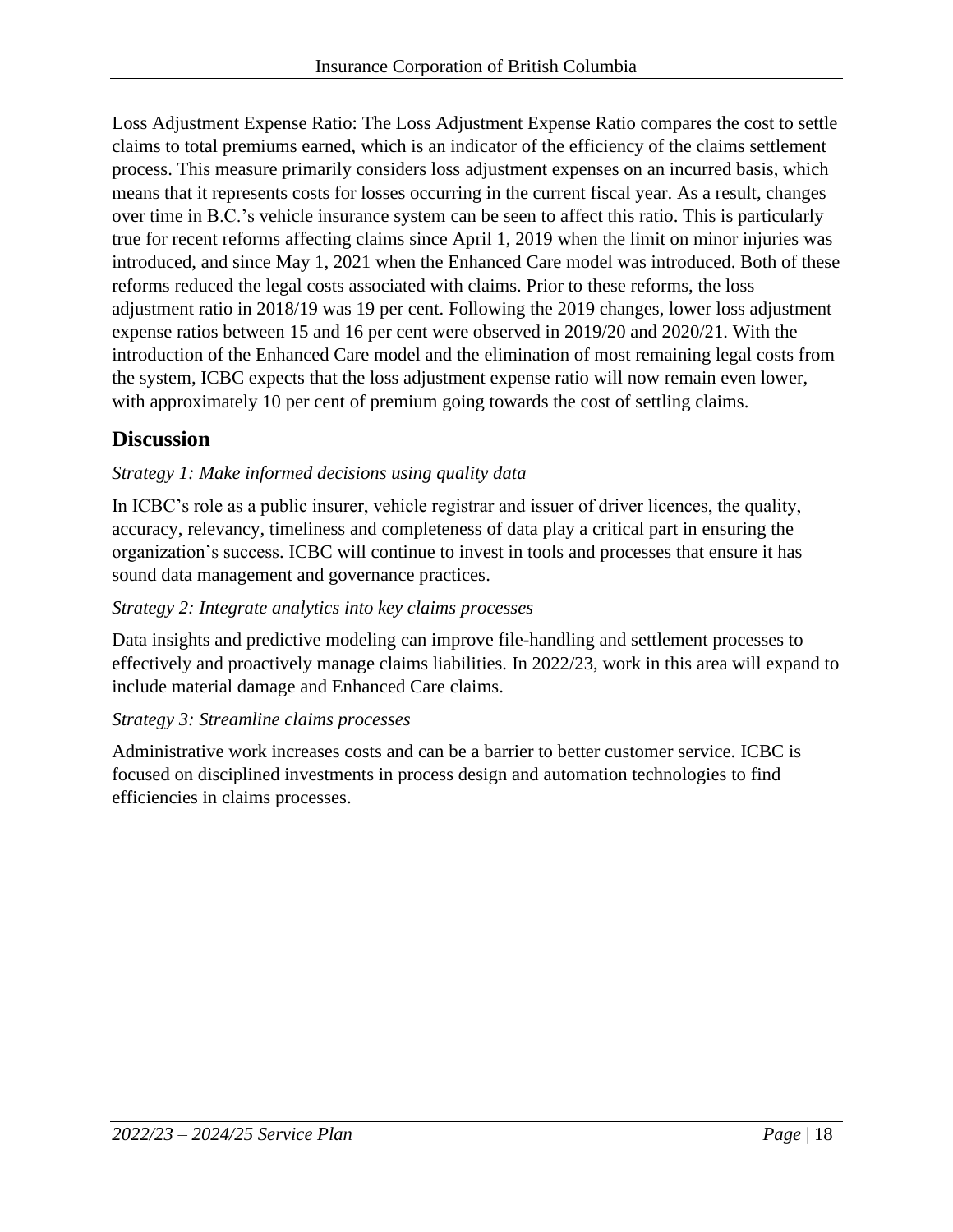#### **Goal 4: To be Future Focused**

ICBC will help shape the future of insurance and mobility in B.C. through partnerships and workplace practices.

#### **Objective 4.1: Shape the future of insurance and mobility in B.C. through partnerships and workplace practices**

#### **Key Strategies**

- Prevent crashes now and as mobility evolves through existing crash prevention programs and the development of future initiatives
- Build a talented, diverse, and engaged workforce that supports a business in transition

|      | <b>Performance Measure</b>                                                                                                          | 2020/21<br><b>Actual</b>    | 2021/22<br><b>Forecast</b>     | 2022/23<br><b>Target</b>                                           | 2023/24<br><b>Target</b>                                           | 2024/25<br><b>Target</b>                               |  |  |  |  |  |
|------|-------------------------------------------------------------------------------------------------------------------------------------|-----------------------------|--------------------------------|--------------------------------------------------------------------|--------------------------------------------------------------------|--------------------------------------------------------|--|--|--|--|--|
| 4.1a | ICBC's workplace practices attract and retain a talented, diverse and engaged workforce to deliver service<br>to our customers      |                             |                                |                                                                    |                                                                    |                                                        |  |  |  |  |  |
|      | <b>Employee Opinion Survey</b><br>results <sup>1</sup><br>Aligned<br>Enabled<br>Motivated<br>Accountable<br>Leadership <sup>2</sup> | 83<br>73<br>71<br>88<br>N/A | Not.<br>available <sup>3</sup> | <b>EOS</b><br>Methodology<br>under<br>development<br>$\mathcal{L}$ | <b>EOS</b><br>Methodology<br>under<br>development<br>$\mathcal{L}$ | <b>EOS</b><br>Methodology<br>under<br>development<br>3 |  |  |  |  |  |

<sup>1</sup> Data Source: Employee Opinion Survey (EOS) conducted internally in 2020/21.

<sup>2</sup>Leadership Index can only be updated in a full survey year.

<sup>3</sup> ICBC is redesigning the EOS survey with a new vendor, and cannot forecast 2021/22 results or identify future year targets until the survey is finalized.

#### **Linking Performance Measures to Objectives**

ICBC will focus on attracting and retaining a talented, diverse and engaged workforce. As ICBC's strategy to 'prevent crashes now and as mobility evolves' is developed in 2022/23, potential performance measures will be explored.

4.1a ICBC's workplace practices attract and retain a talented, diverse and engaged workforce to deliver service to our customers.

ICBC's Employee Opinion Survey (EOS) seeks to understand employee opinions about:

- The company
- The workplace
- Senior leadership
- Immediate managers / supervisors
- Overall employee experience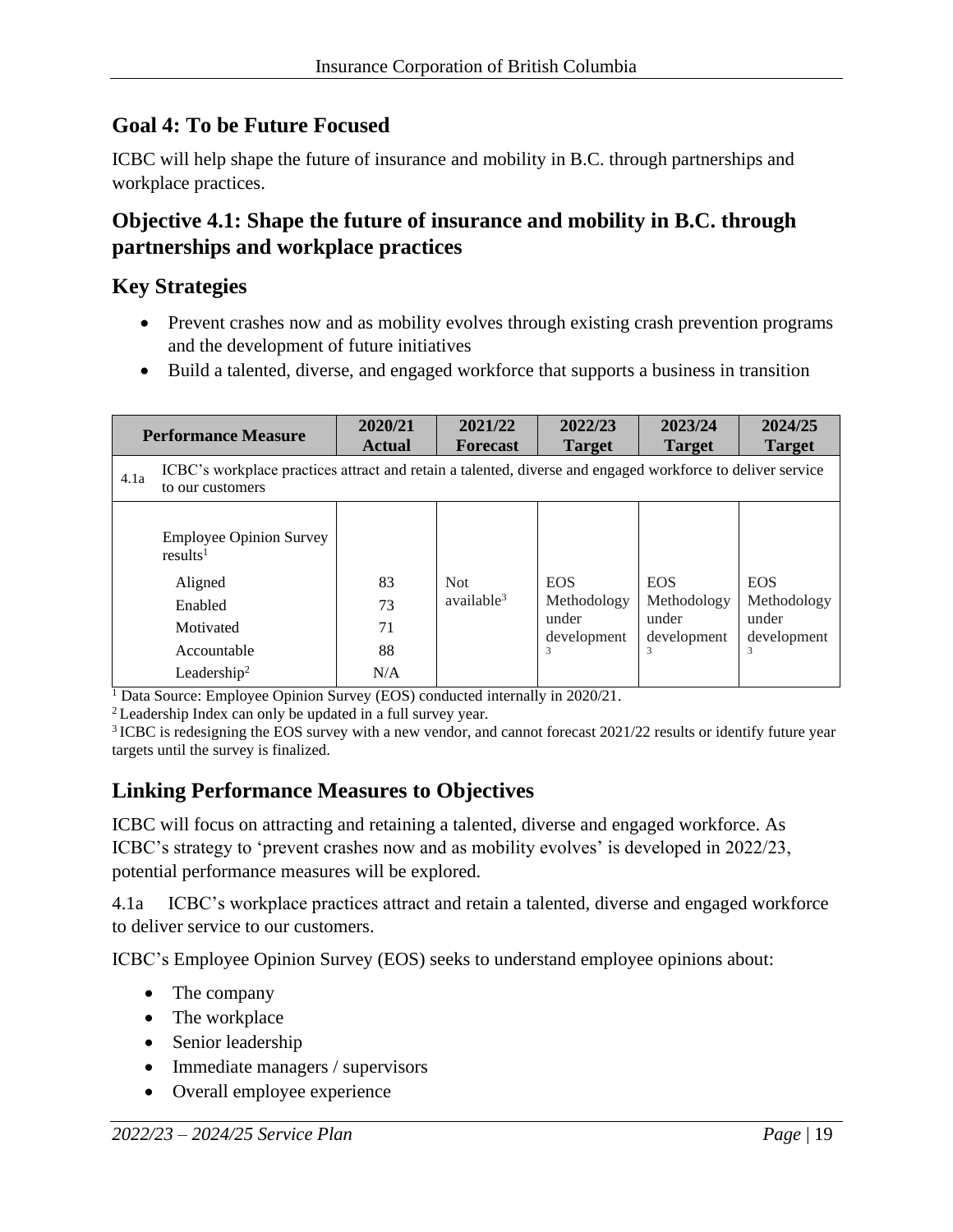The EOS is one indicator of ICBC's efforts to attract and retain a talented, diverse and engaged workforce. ICBC is redesigning the EOS survey with a new vendor, and will provide forecasts and targets once the methodology is finalized. These measures will also connect to ICBC's commitment to being an inclusive employer, one that reflects the diversity of the people and communities of British Columbia. Diversity, equity and inclusion are foundational principles to ICBC's way of doing business, enabling a culture of respect, belonging and empowerment, and helping ICBC serve its customers and communities with empathy and care.

#### **Discussion**

#### *Strategy 1: Reduce crashes now and as mobility evolves*

ICBC is committed to making B.C.'s roads safer and is involved in a number of initiatives to reduce crash rates, which in turn can help improve insurance affordability. As an example, in 2020/21, ICBC conducted a pilot to determine if telematics technology could improve road safety outcomes and drive a behaviour change among B.C.'s inexperienced drivers. During the pilot, telematics devices, paired to a smartphone app, were installed in vehicles and collected data including distance, speed and braking. The pilot was scheduled to end in 2020, but was extended due to reduced driving during the COVID-19 pandemic. The revised data collection period ended October 15, 2021. Data analysis of participants' survey results is underway, and insights will be shared in 2022.

Traditionally ICBC Road Safety programs have focused on crash injury severity, and less on crash frequency. However, as discussed earlier, changes in the material damage landscape are driving up the cost to repair vehicles, causing material damage costs to be a larger source of claims cost increases than they have been in the past. To help address this trend, going forward ICBC is expanding its focus to include severity and frequency for all crashes (injury and material damage) in an effort to reduce the impact increasing material damage costs will have on yearover-year rate increases.

Crashes are impacted by a variety of trends, including increased vehicle technology complexity and evolving mobility. The impact these trends will have on future crashes, and what to do to address those, needs to be further explored. A better understanding of these trends will inform the planning, design and development of future programs to help address emerging risks on B.C. roads.

#### *Strategy 2: Build a talented, diverse, and engaged workforce that supports a business in transition*

ICBC's success is dependent on the ability to attract and retain a talented workforce that reflects the diversity of its customers and business partners across B.C. ICBC continues to develop programs and tools that support the overall well-being of its people, and that inspire its leaders and workforce to constantly learn and improve, while delivering on its customer commitments.

The world of work and the business of insurance is changing rapidly, and ICBC will continue to evolve its operating model and organizational structures to anticipate and adapt to changing needs.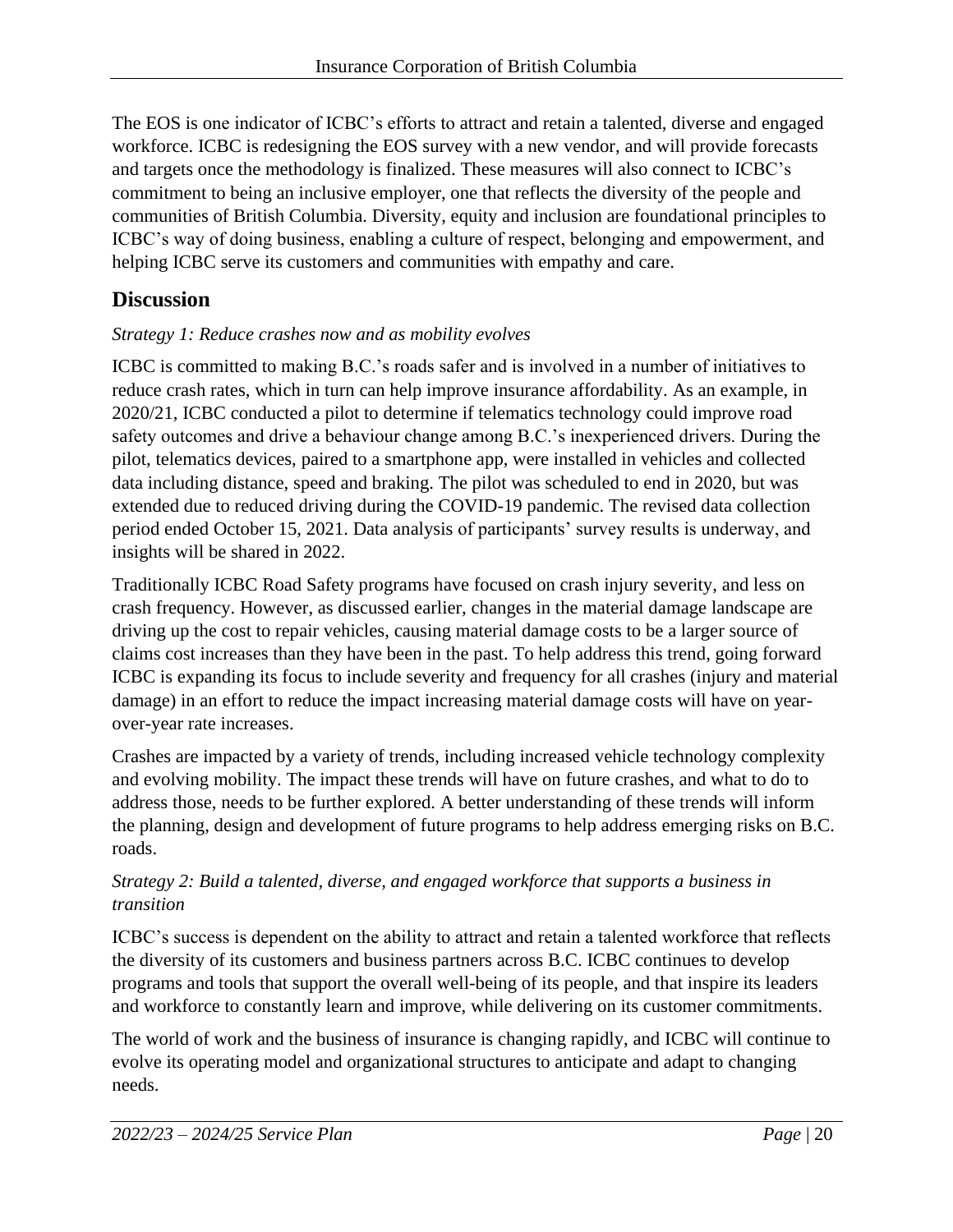## <span id="page-20-0"></span>**Financial Plan**

| \$m\$                                                        | 2020/21<br><b>Actual</b> | 2021/22<br><b>Forecast</b> | 2022/23<br><b>Budget</b> | 2023/24<br><b>Plan</b> | 2024/25<br>Plan |
|--------------------------------------------------------------|--------------------------|----------------------------|--------------------------|------------------------|-----------------|
| Premiums earned                                              | 5,377                    | 5,199                      | 5,253                    | 5,493                  | 5,727           |
| Service fees and other                                       | 144                      | 121                        | 120                      | 123                    | 126             |
| <b>Total earned revenues</b>                                 | 5,521                    | 5,320                      | 5,373                    | 5,616                  | 5,853           |
| Provision for claims occurring in the current<br>period      | 3,708                    | 3,605                      | 4,129                    | 4,333                  | 4,477           |
| Change in estimates for losses occurring in<br>prior periods | (367)                    | (387)                      | (107)                    | (97)                   | (78)            |
| Net claims incurred                                          | 3,341                    | 3,218                      | 4,022                    | 4,236                  | 4,399           |
| Claims service and loss management                           | 446                      | 513                        | 532                      | 528                    | 531             |
| Insurance operations expenses                                | 284                      | 304                        | 314                      | 328                    | 334             |
| Premium taxes and commissions                                | 787                      | 672                        | 625                      | 661                    | 694             |
| <b>Total claims and operating expenses</b>                   | 4,858                    | 4,707                      | 5,493                    | 5,753                  | 5,958           |
| <b>Underwriting income / (loss)</b>                          | 663                      | 613                        | (120)                    | (137)                  | (105)           |
| Investment and other income                                  | 1,018                    | 1,447                      | 623                      | 554                    | 567             |
| Income - insurance operations before<br>impairment loss      | 1,681                    | 2,060                      | 503                      | 417                    | 462             |
| Non-insurance operations expenses                            | 107                      | 126                        | 145                      | 145                    | 150             |
| Non-insurance commissions                                    | 34                       | 38                         | 39                       | 40                     | 40              |
| Non-insurance - other income                                 | (5)                      | (8)                        | (8)                      | (8)                    | (8)             |
| Net income before impairment loss                            | 1,545                    | 1,904                      | 327                      | 240                    | 280             |
| Impairment loss                                              | (7)                      |                            |                          |                        |                 |
| Net income                                                   | 1,538                    | 1,904                      | 327                      | 240                    | 280             |
| Other comprehensive income                                   |                          |                            |                          |                        |                 |
| Pension and post-retirement benefits<br>remeasurements       | (186)                    | 107                        |                          |                        |                 |
| Net change in available for sale financial                   |                          |                            |                          |                        |                 |
| assets                                                       | 1,081                    | 313                        | 10                       | 165                    | 237             |
| <b>Total comprehensive income</b>                            | 2,433                    | 2,324                      | 337                      | 405                    | 517             |

Table continued on next page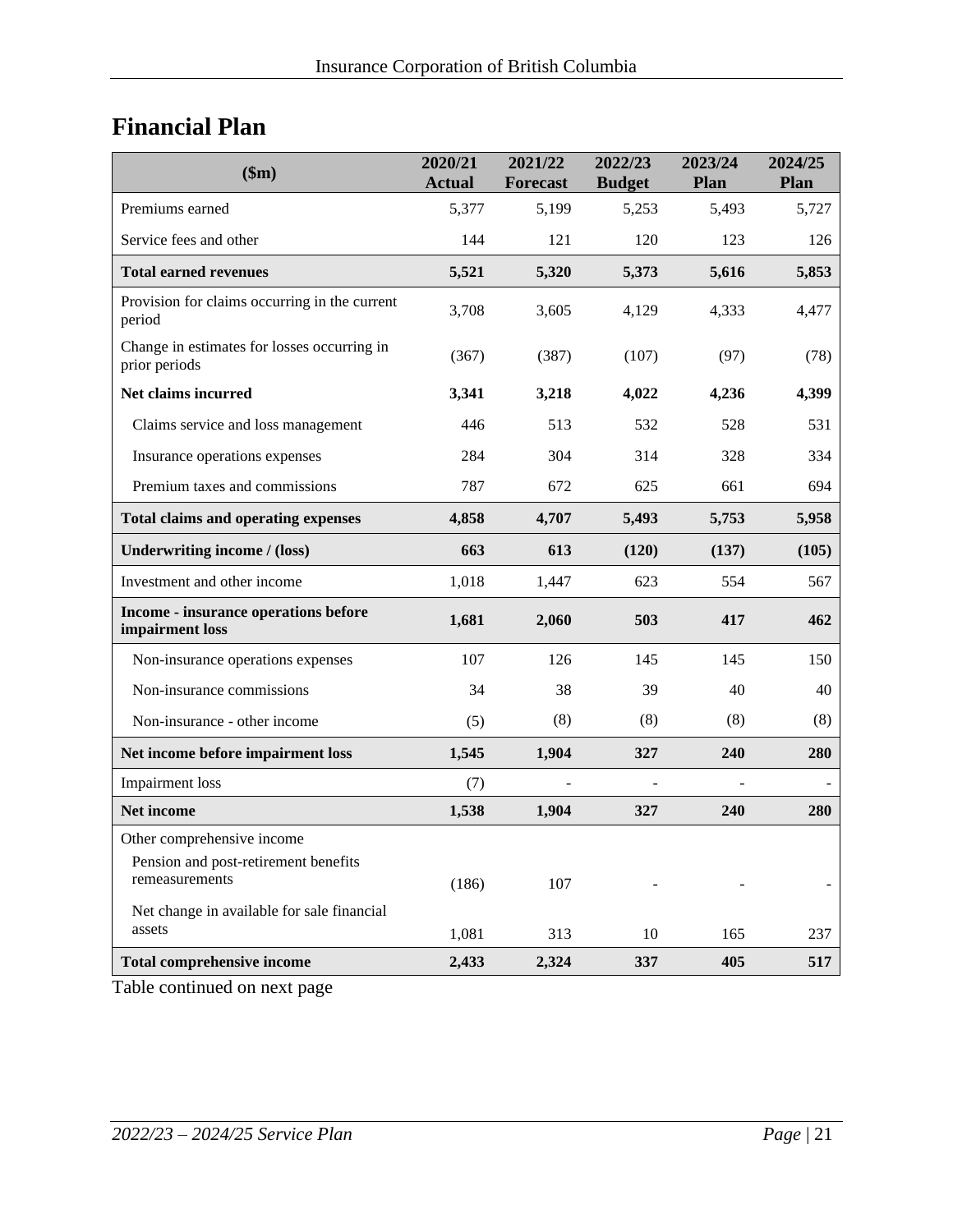| \$m\$                                | 2020/21<br><b>Actual</b> | 2021/22<br><b>Forecast</b> | 2022/23<br><b>Budget</b> | 2023/24<br><b>Plan</b> | 2024/25<br><b>Plan</b> |
|--------------------------------------|--------------------------|----------------------------|--------------------------|------------------------|------------------------|
| Total equity $-$ beginning of year   | (548)                    | 1,867                      | 4,191                    | 4,528                  | 4,933                  |
| Non-controlling interest disposition | (18)                     |                            |                          |                        |                        |
| Total equity – end of year           | 1,867                    | 4,191                      | 4,528                    | 4,933                  | 5,450                  |
| Represented by:<br>Retained earnings | 1,131                    | 3.035                      | 3,362                    | 3,602                  | 3,882                  |
| Other components of equity           | 729                      | 1,150                      | 1,160                    | 1,325                  | 1,562                  |
| Non-controlling interest             | 7                        | 6                          | 6                        | 6                      | 6                      |
| Total equity – end of year           | 1,867                    | 4,191                      | 4,528                    | 4,933                  | 5,450                  |
| <b>Total liabilities</b>             | 22,314                   | 19,956                     | 18,552                   | 17,056                 | 15,814                 |
| Capital Expenditures <sup>2</sup>    | 100                      | 68                         | 60                       | 45                     | 41                     |

### **Financial Plan – continued**

<sup>1</sup>The 2020/21 actual premiums earned reflect the two COVID-19 rebates totaling \$950 million to ICBC's customers.

<sup>2</sup> Major categories of capital expenditure include: facilities (land, building, and leasehold), furniture and equipment, IT systems (computer equipment and software). Looking ahead, ICBC expects capital expenditures will change in the planning period as the company maintains or replaces aging infrastructure, including replacement or upgrade of facilities, and as critical business systems are renewed.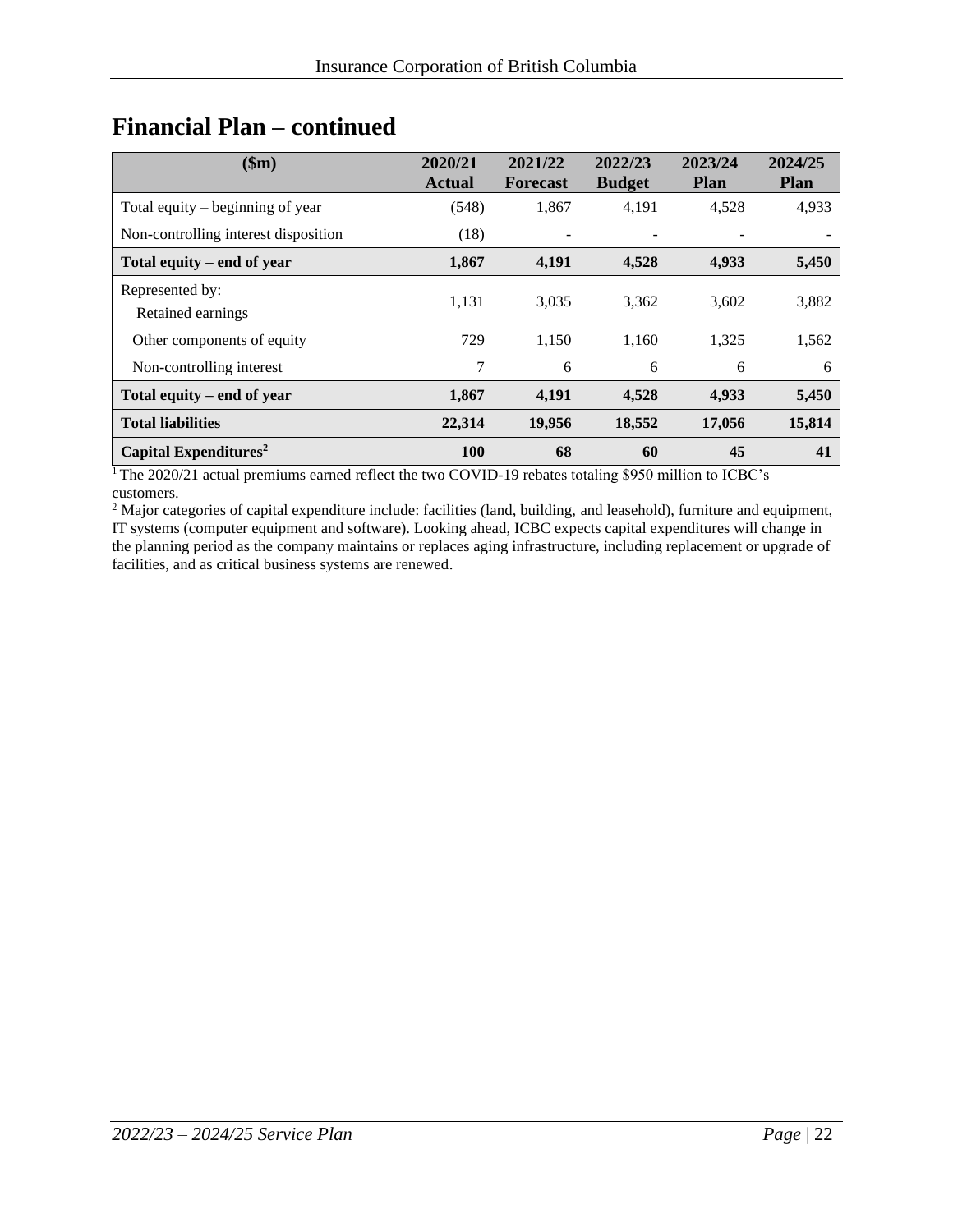| \$m\$                                                  | 2020/21<br><b>Actual</b> | 2021/22<br>Forecast <sup>1</sup> | 2022/23<br>Budget <sup>1</sup> | 2023/24<br>Plan <sup>1</sup> | 2024/25<br>Plan <sup>1</sup> |
|--------------------------------------------------------|--------------------------|----------------------------------|--------------------------------|------------------------------|------------------------------|
| Premium taxes and commission expense                   | 821                      | 710                              | 664                            | 701                          | 734                          |
| Compensation and other employee benefits               | 456                      | 494                              | 524                            |                              |                              |
| Pension and post-retirement benefits                   | 68                       | 101                              | 106                            |                              |                              |
| Professional and other services                        | 44                       | 42                               | 24                             |                              |                              |
| Road improvements and other traffic safety<br>programs | 31                       | 35                               | 33                             | 1,001                        | 1,015                        |
| Building operating expenses                            | 22                       | 22                               | 25                             |                              |                              |
| Merchant and bank fees                                 | 46                       | 37                               | 44                             |                              |                              |
| Office supplies and postage                            | 19                       | 19                               | 20                             |                              |                              |
| Computer costs                                         | 32                       | 32                               | 36                             |                              |                              |
| Depreciation and amortization                          | 79                       | 95                               | 97                             |                              |                              |
| Corporate Initiative Project expenses                  | 11                       | 24                               | 40                             |                              |                              |
| Other                                                  | 29                       | 42                               | 42                             |                              |                              |
| <b>Total operating costs</b>                           | 1,658                    | 1,653                            | 1,655                          | 1,702                        | 1,749                        |

#### <span id="page-22-0"></span>**Operating Costs by Nature**

<sup>1</sup> Operating cost targets are not planned in detail beyond the current year.

#### <span id="page-22-1"></span>**Key Forecast Assumptions, Risks and Sensitivities**

Financial forecasts take into consideration ICBC's plans to address the key strategic risks facing the organization and changes in the external environment. Typical of other property and casualty insurance companies, ICBC faces material risks in the execution of its strategy and conduct of operations. The Board, the Board Committees and the Executive Leadership Team review these material risks, including financial market risk, as part of their governance and oversight function. ICBC will continuously address these material risks. This includes strengthening information security system controls to protect against evolving cybersecurity threats and continuing to leverage the use of core operational systems. Leadership development and succession planning also continue to support the business model. Actual results could vary from these projections, depending on actual implementation, actual behavioural changes and associated impacts.

Based on these plans, the following assumptions were developed and incorporated into the financial forecasts on page 21-22.

• Fiscal 2021/22 and outer years reflect the implementation of Enhanced Care. Given Enhanced Care is a new product that heavily relies on external data as well as the uncertainty of the long term impacts of COVID-19, there remains risk to the forecast. The multi-year forecasts incorporate the impact of changes to ICBC's workforce and operating model for the transition to and final state of Enhanced Care.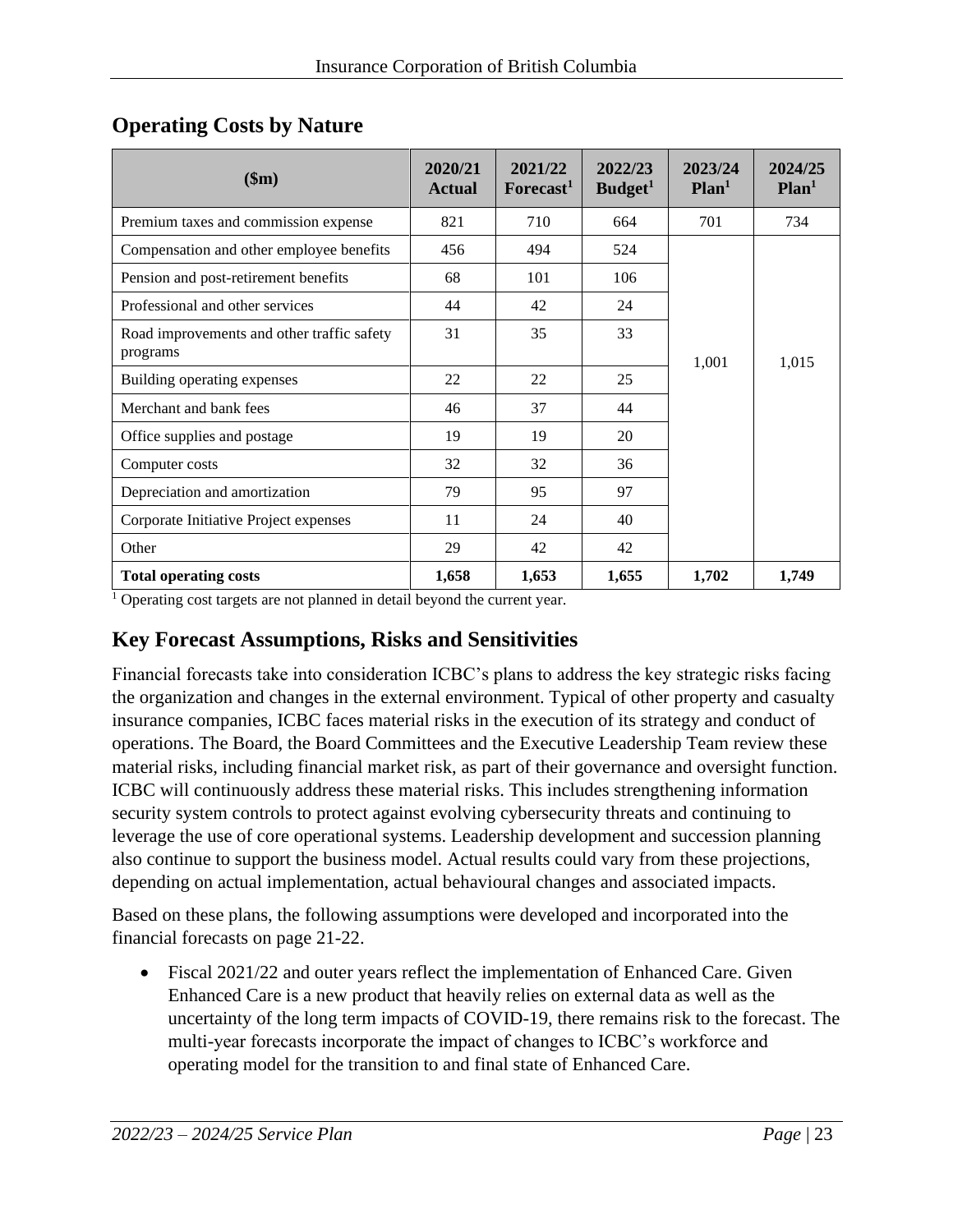- The summary financial outlook reflects the overall operations of the business, including Basic and Optional insurance and non-insurance activities. It has been prepared considering legislative, regulatory and judicial frameworks. The forecast reflects a number of financial and behavioural assumptions.
- Rate changes may be assumed for both Basic and Optional insurance businesses in the forecast period. Any changes to Basic insurance rates are subject to BCUC regulatory approval. Other assumptions that can impact financial forecasts can include how many more policies are sold, vehicle sales, and whether people are listing more risky drivers and/or buying more coverage.
- The BCUC has approved the government-directed legislation to include a Rate Stabilization Fund component in the Basic rate for policy year 2021 beginning on May 1, 2021 for 23 months ending March 31, 2023, which is expected to make a significant contribution to rebuilding ICBC's capital reserves.
- The financial information was prepared based on International Financial Reporting Standards (IFRS). The forecasts do not include any changes from IFRS 9, Financial Instruments or IFRS 17, Insurance Contracts, which will be effective April 1, 2023.
- Investment income, as shown, includes the expected interest, dividends and other income.
- Changes in net income and unrealized gains and losses impact Other Components of Equity but may be subject to change when new accounting standards take effect.
- Claims incurred reflect current claims trends, vehicle population growth and inflation; and the impact of estimated savings from Enhanced Care implementation and other initiatives.
- Prior years' claims reflect changes in the discounted value of unpaid claims.
- Assumptions were made with respect to the claims discount rate and the rate used to discount pension and post-retirement benefits. Actual discount rates may be different from these estimates as they are influenced by external market and economy factors.

#### <span id="page-23-0"></span>**Sensitivity Analysis**

Risks are inherent in insurance forecasts since they are based on assumptions about the future. These assumptions are based on historical driving, claims and other economic patterns, as well as expert judgment. However, due to the volatile nature and the inherent risks of the insurance business, there is a range of uncertainties in these estimations. The following highlight the effect of variations in the assumptions underlying the financial forecast.

#### **Premiums**

• 1 percentage point fluctuation represents approximately \$52 – \$57 million in net premiums (Basic and Optional combined).

#### **Claims**

• 1 per cent change in current year claims costs represents approximately  $$36 - $45$  million in current year claims costs.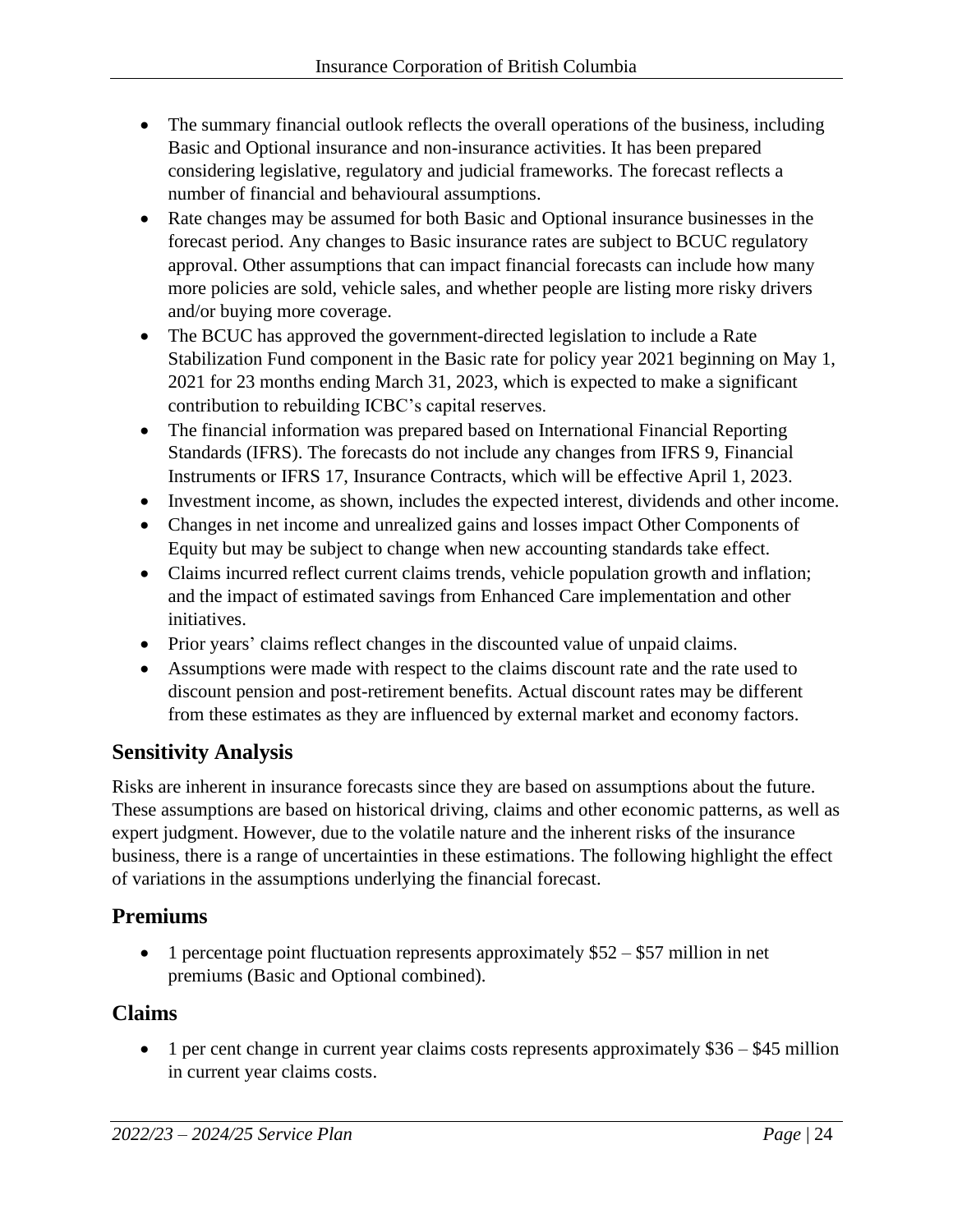- 1 per cent fluctuation in the unpaid claims balance represents approximately \$85 \$155 million in claims costs.
- 1 percentage point fluctuation in the rate used to discount claims represents approximately \$380 – \$420 million in claims costs.

#### **Investments**

- 1 percentage point change in investment return represents approximately \$190 \$214 million in investment return.
- 1 per cent change in the investment portfolio represents approximately  $$6 $15$  million in investment return.
- 1 percentage point change in interest rate would result in a change of approximately \$370 million in the fair value in ICBC's fixed income portfolio and a corresponding impact of \$363 million to Other Comprehensive Income (OCI). The mortgage portfolio is recorded at amortized cost and therefore the fair value change does not impact OCI.
- A 10-per cent change in equity prices would result in an estimated corresponding change to OCI of approximately \$587 million.
- A 10-per cent change in Canadian dollar exchange rate would change the fair value of the non-Canadian equity fund investments and would result in a change to OCI of approximately \$501 million.

#### **Market Share**

• 1 percentage point change in market share represents approximately  $$8 - $15$  million impact in net income.

#### **Pension**

- 1 percentage point change in discount rate represents approximately \$660 million impact to the defined benefit obligation.
- 1 percentage point change in discount rate represents approximately \$54 million impact to pension expense.

#### <span id="page-24-0"></span>**Management's Perspective on the Financial Outlook**

The net income for fiscal 2021/22 is forecast to be \$1,904 million as compared to a net income of \$1,538 million for fiscal 2020/21 and fiscal 2021/22 plan net income of \$154 million. The forecasted net income for 2021/22 is \$1,750 million favourable to plan, mainly as a result of higher investment income and lower claims costs; in addition to a lesser extent higher premium revenue and lower operating expenses also contributed to the favourable net income.

Major considerations for the forecast are the transition to Enhanced Care insurance as at May 1, 2021, and the potential for new commuting and driving behaviours following the end of the provincial state of emergency related to the COVID-19 pandemic. The expected benefits from the implementation of Enhanced Care and its associated implementation costs have been reflected in the forecast period. The 2021/22 and 2022/23 net income forecast includes the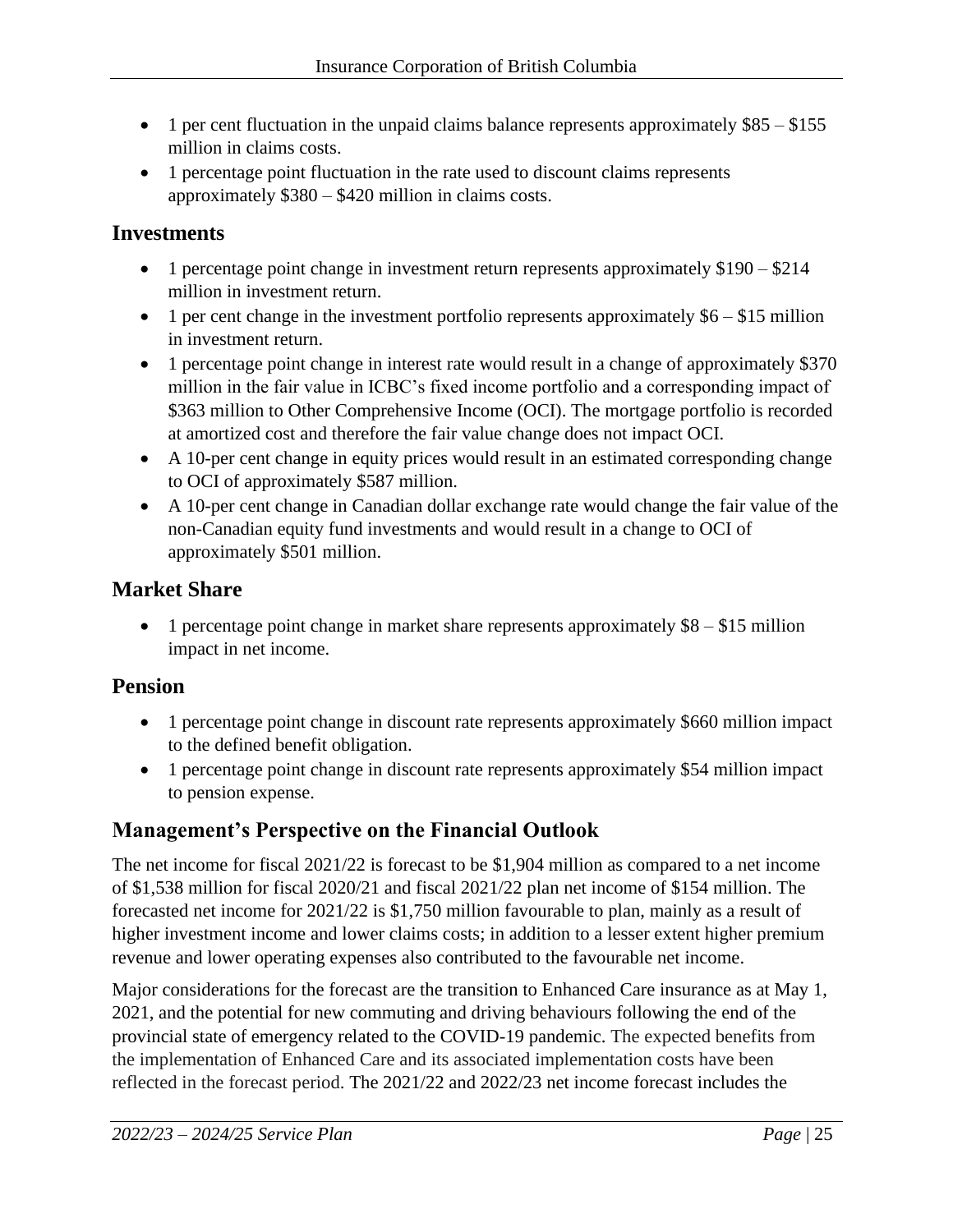legislated capital build component in the Basic rate for policy year 2021, making a significant contribution to rebuilding ICBC's capital reserves.

The COVID-19 provincial state of emergency ended on June 30, 2021 and a recovery in vehicle usage and an increase in reported claims has been observed in the first half of 2021/22. A fasterthan-expected recovery from the lower driving levels as a result of COVID-19 has been observed for both policy growth and crash frequency. ICBC has experienced crash frequency increasing since January 2021, returning to pre-COVID crash frequency levels by December 2021. Crash frequency is expected to remain at pre-COVID level for the remainder of the forecast period. Overall claims costs for fiscal 2021/22 are favourable to plan primarily due to favourable costs to settle outstanding prior-year claims under the legal-based system (pre-Enhanced Care) with fewer-than-expected minor injury claims becoming represented, and a large number being resolved without representation. The 2022/23 and outer year claims costs are expected to increase due to higher frequency as a result of a return to pre-COVID levels. Severity will generally increase over the forecast period for all coverages. Inflation for replacement parts and increasing technology in vehicles, along with a rising cost of labour will continue to drive up the cost of material damage claims. General inflation will contribute to an upward cost trend for Enhanced Care claims, due to the benefit levels which are regulated to increase each year.

There are no further COVID-19-related savings or rebates included in the forecast going forward.

Investment income for fiscal 2021/22 was substantially more favourable than expected as a result of higher capital distributions on equity pooled funds, higher realized equity gains and additional real estate gains from sale of investment properties. Investment income in 2022/23 and thereafter is expected to return to more moderate levels.

Premium revenue for fiscal 2021/22 is higher due to higher-than-expected policy growth and improved penetration for all Optional insurance coverages. The 2021/22 penetration levels are expected to continue through the forecast period with premium growth coming from higher average premium as older vehicles are replaced with newer, more expensive vehicles.

On February 12, 2021, B.C. passed *Evidence Act* regulations that placed a limit on the amount recoverable from an unsuccessful litigant for disbursements related to motor vehicle personal injury litigation at six per cent of the overall judgement or settlement. Savings due to the change in the *Evidence Act* regulations were reflected in the fiscal 2020/21 results. A legal challenge has been filed with regard to the six-per cent cap on disbursements which, if successful, would result in an unfavourable impact to net income for the current fiscal year if a decision is rendered before release of the 2021/22 audited financial statements.

On March 2, 2021, a decision was made regarding the constitutional challenge filed by the Trial Lawyers Association of British Columbia against the Province of British Columbia with respect to the minor injury definition and jurisdiction of the Civil Resolution Tribunal (CRT) with respect to claims for liability and damages as result of an accident (accident claims). The B.C. Supreme Court ruled that portions of the *Civil Resolution Tribunal Act* were unconstitutional. The CRT was no longer allowed to decide if an injury is a "minor injury" and concluded that accident claims worth less than \$50,000 should not be referred to the CRT, but rather, to the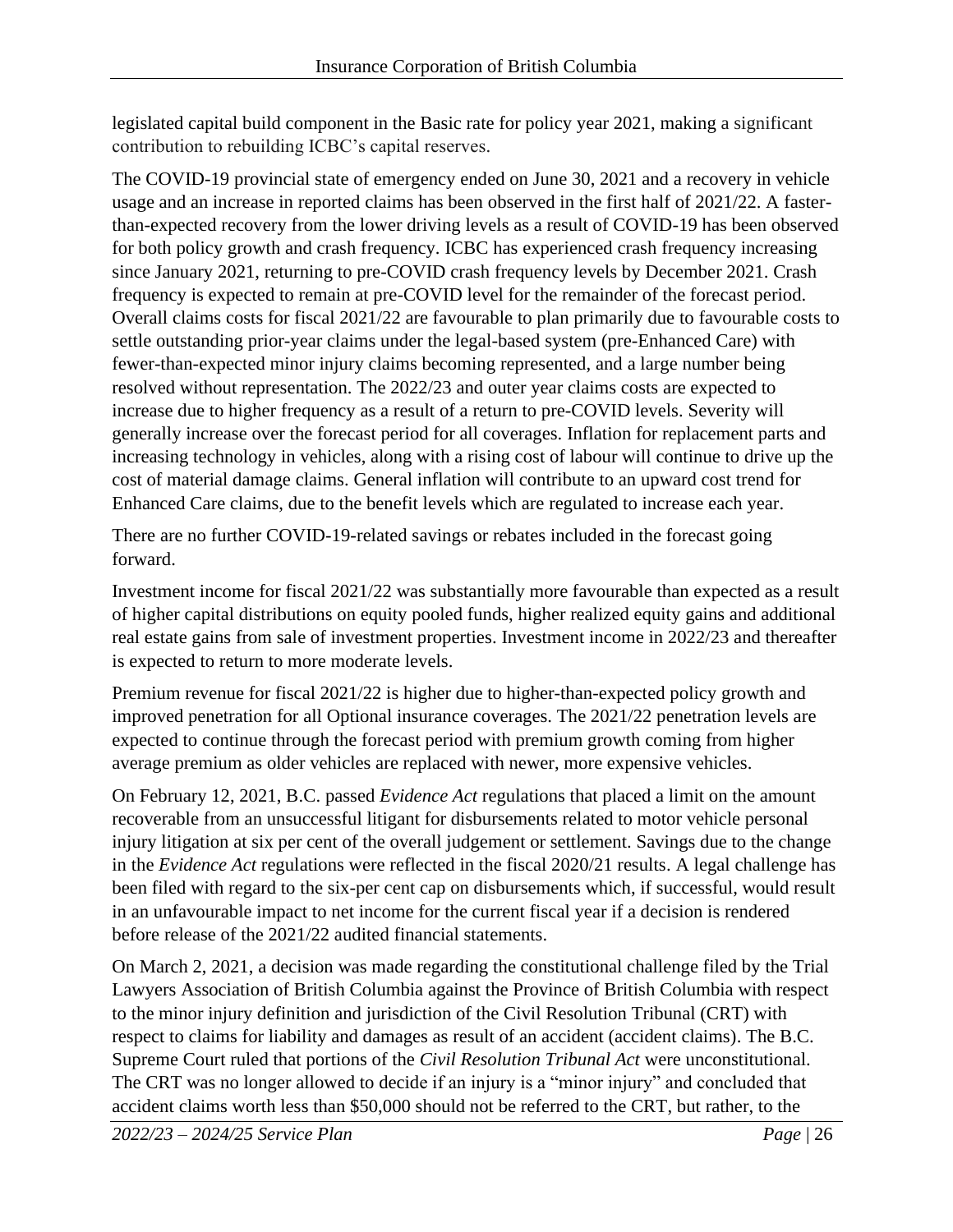courts. The impacts as a result of the Supreme Court decision are: a possible increase in the number of claims that may be represented by lawyers and subsequently litigated in B.C. Supreme Court; possible increased operational pressure to handle an increase in litigated claims; and a financial impact of additional represented/litigated claims. This decision was appealed and a partial stay has been granted. On April 8, 2021, the B.C. Court of Appeal temporarily suspended part of the earlier B.C Supreme Court ruling, allowing the CRT to resume deciding, for motor vehicle accidents that happened on or after April 1, 2019, whether an injury is minor and determine liability and damages up to \$50,000. The unfavourable impact of the decision was reflected in the fiscal 2020/21 results.

The B.C. Supreme Court and the B.C. Court of Appeal's decision does not impact claims under Enhanced Care. The CRT maintains exclusive jurisdiction over disputes concerning accident benefits and will also do so for benefits under Enhanced Care for crashes after May 1, 2021.

There is no set timeline for the outcome of the minor injury definition challenge that is underway. Given the stage of the both the legal action in relation to the minor injury definition and the appeal in relation to the CRT's jurisdiction regarding accident claims worth less than \$50,000, the probability of the outcome cannot be determined; therefore, there is currently no impact recorded in the forecast.

The November 2021 floods had a moderate unfavourable impact on current year claims costs. This impact was limited by the application of reinsurance. ICBC maintains an automobile property damage catastrophe reinsurance treaty in order to manage its financial exposure to extreme flooding and other catastrophic events.

ICBC maintains ongoing efforts to identify and moderate the factors of higher claims costs that are within its control. ICBC's initiatives emphasize continuous operational improvement and consistent quality and fair handling of claims. ICBC is focused on limiting upward pressures on costs associated with tort claims by managing the large volume of outstanding claims and providing fair and reasonable offers in an effort to settle. Additionally, ICBC remains focused on improving management of procurement processes and initiatives relating to material damage operational efficiency.

ICBC earns investment income that partially offsets the cost of rising insurance rates and aims to balance risk and return within its investment portfolio.

Similar to other insurance organizations, ICBC has a capital management framework under which it operates. This framework takes into consideration both its management operating targets and its regulatory minimums to ensure that capital reserves are adequate to protect policyholders from financial risk, while maintaining rates as low as possible over the long term. ICBC is guided by the capital management framework of the Office of the Superintendent of Financial Institutions (OSFI), adopting OSFI's Minimum Capital Test as a means to measure and monitor ICBC's capital levels. Capital levels were depleted over several years of consecutive losses up to 2019/20, when rate increases were not sufficient to cover the rapidly rising claims costs.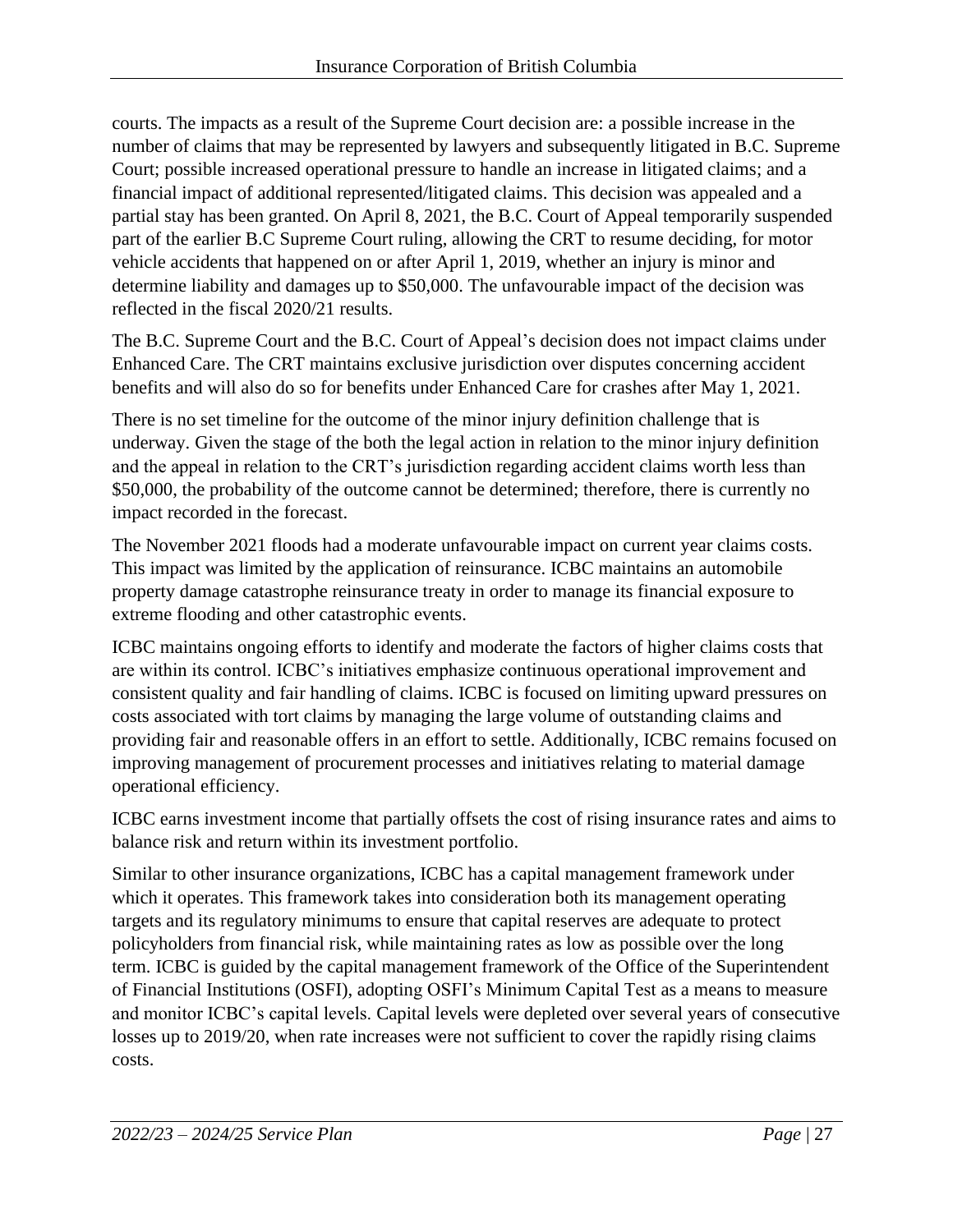A new directed short-term capital management plan via Order in Council 632/2020 and 633/2020 was provided to support the 23-month 2021 rate filing. These orders include a capital build component in the Basic rate during policy year 2021. These capital plan modifications, which ICBC has collectively termed the Rate Stabilization Fund, allow the benefits of Enhanced Care to flow immediately to Basic policy holders in the form of lower rates, to stabilize future rates and to make a significant contribution to capital reserves. Rate Stabilization Fund can also be used to moderate future rate changes by unwinding capital build already embedded in rates. Implementation of Enhanced Care reflects government direction and changes in legislation. With significant changes being brought in by Enhanced Care, the minimum capital requirements may change, as the claims liability risk and the investments portfolio evolve.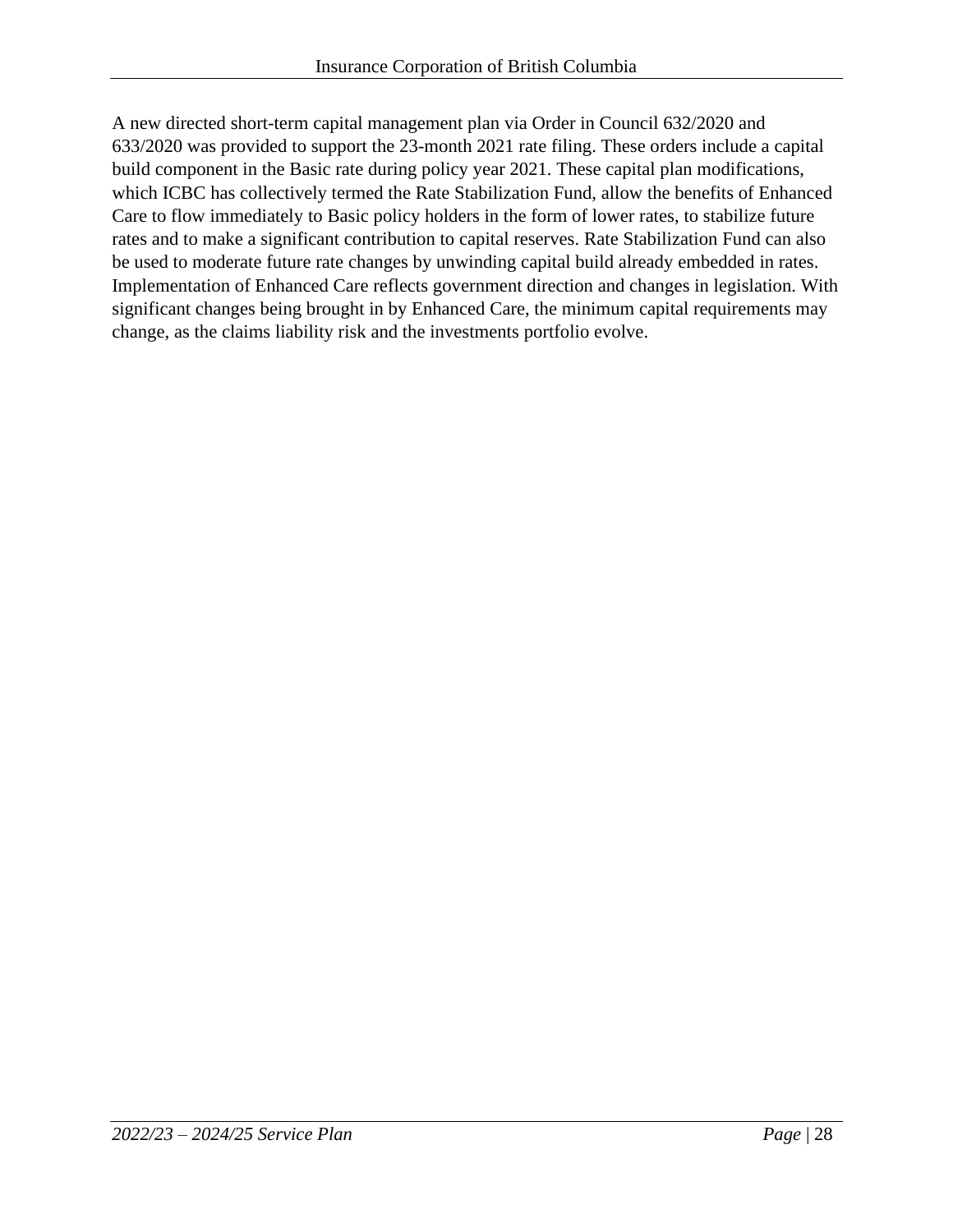## <span id="page-28-0"></span>**Appendix A: Additional Information**

#### **Corporate Governance**

ICBC's governance is defined through legislation applicable to all Crown corporations and legislation specific to ICBC itself.

The Board guides ICBC in fulfilling its mandate and sets the corporate direction.

The Board, with input from the Executive Team, approves the vision and values that guide ICBC, as well as the goals and strategies upon which accountability and performance are evaluated. Information on the role and membership of the Board members and Board Committees is available on ICBC's website, [https://www.icbc.com/about-icbc/company](https://www.icbc.com/about-icbc/company-info/Pages/Corporate-governance.aspx)[info/Pages/Corporate-governance.aspx.](https://www.icbc.com/about-icbc/company-info/Pages/Corporate-governance.aspx) Also available via this link is information regarding ICBC's Executive Committee and Governance Principles.

#### **Organizational Overview**

For an organizational overview of ICBC, please visit [http://www.icbc.com/about-icbc.](http://www.icbc.com/about-icbc)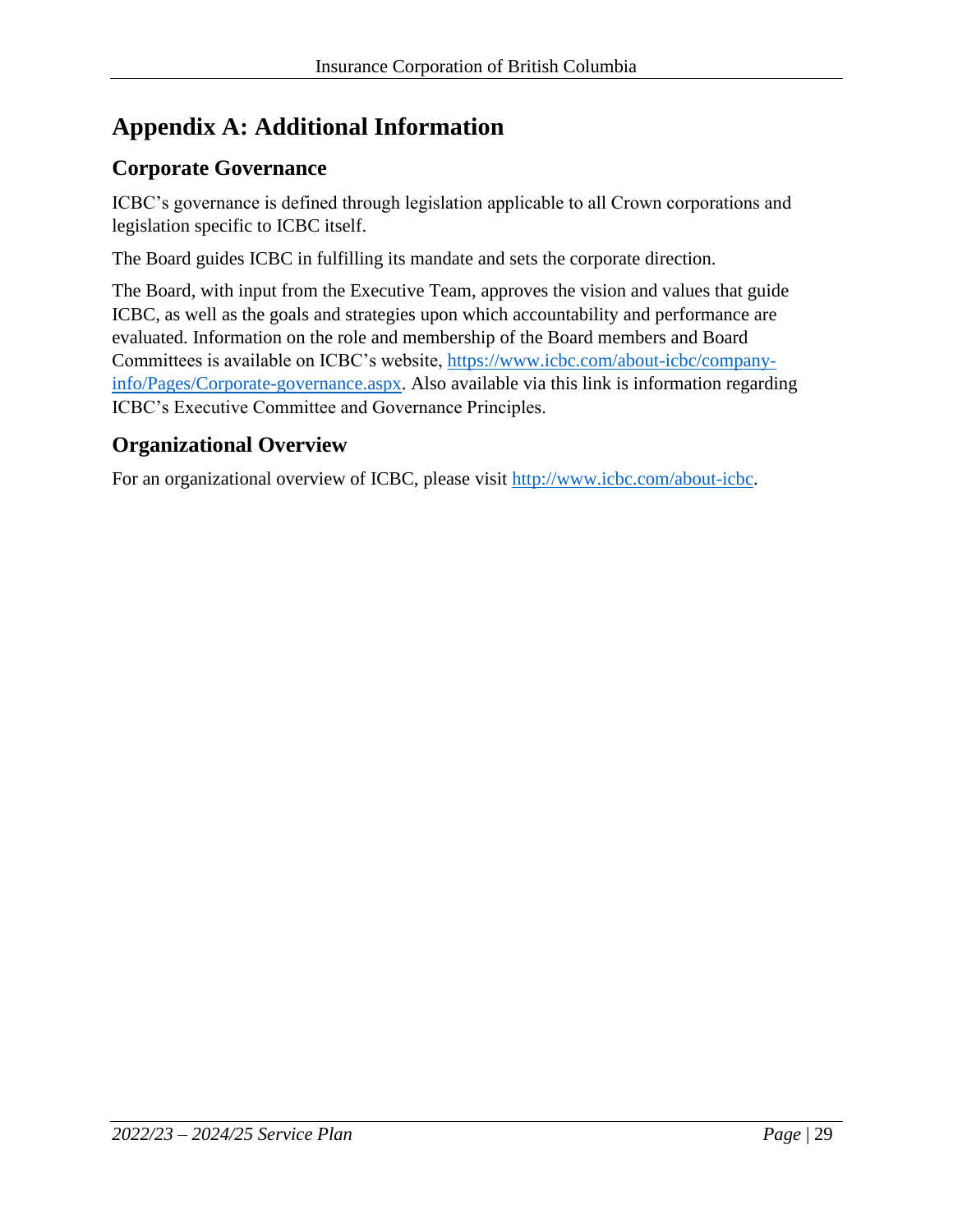## <span id="page-29-0"></span>**Appendix B: Subsidiaries and Operating Segments**

ICBC does not have any active operating subsidiary companies. A portion of ICBC's investment portfolio is held in illiquid investments, real estate, mortgages and infrastructures. All of the fully owned investment entities hold investment properties, private equities, private debt or a percentage ownership of real estate pooled funds, pooled fund of mortgages, or pooled fund of infrastructures for the purpose of generating investment income.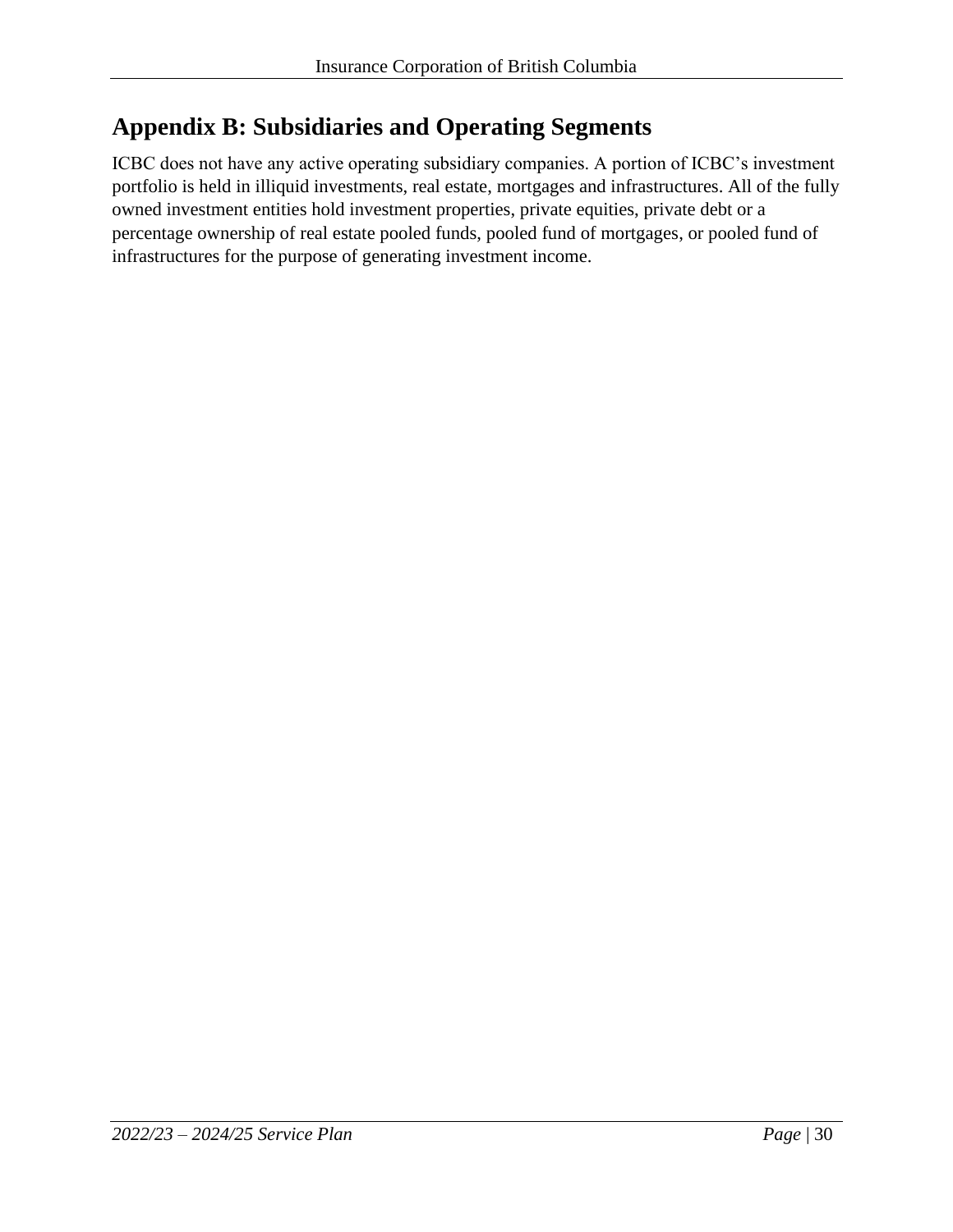## <span id="page-30-0"></span>**Appendix C: Crown Mandate Letter from the Minister Responsible**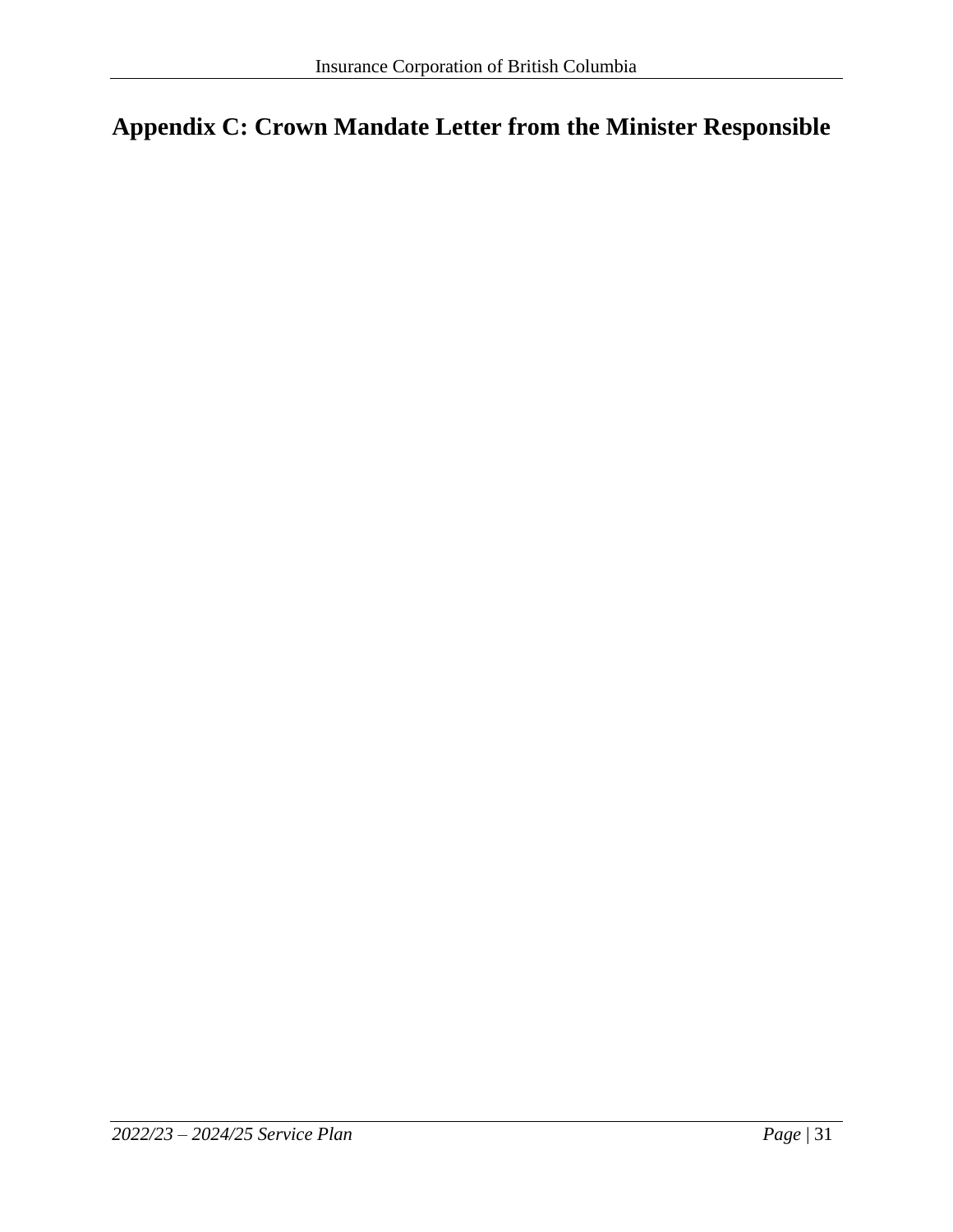

VIA EMAIL

March 31, 2021

Joy MacPhail Board of Directors Executive Office Insurance Corporation of British Columbia 517 - 151 West Esplanade North Vancouver BC V7M 3H9 Email: [BM-Joy.MacPhail@icbc.com](mailto:BM-Joy.MacPhail@icbc.com) 

Dear Joy MacPhail:

On behalf of Premier Horgan and the Executive Council, I would like to extend my thanks to you and your board members for the dedication, expertise and skills with which you serve the people of British Columbia.

Every public sector organization is accountable to the citizens of British Columbia. The expectations of British Columbians are identified through their elected representatives, the members of the Legislative Assembly. Your contributions advance and protect the public interest of all British Columbians and through your work, you are supporting a society in which the people of this province can exercise their democratic rights, trust and feel protected by their public institutions.

You are serving British Columbians at a time when people in our province face significant challenges as a result of the global COVID-19 pandemic. Recovering from the pandemic will require focused direction, strong alignment and ongoing engagement between public sector organizations and government. It will require all Crowns to adapt to changing circumstances and follow Public Health orders and guidelines as you find ways to deliver your services to citizens.

This mandate letter, which I am sending in my capacity as Minister responsible for the Insurance Corporation of British Columbia, on behalf of the Executive Council, communicates expectations for your organization. It sets out overarching principles relevant to the entire public sector and provides specific direction to the Insurance Corporation of British Columbia about priorities and expectations for the coming fiscal year.

…/2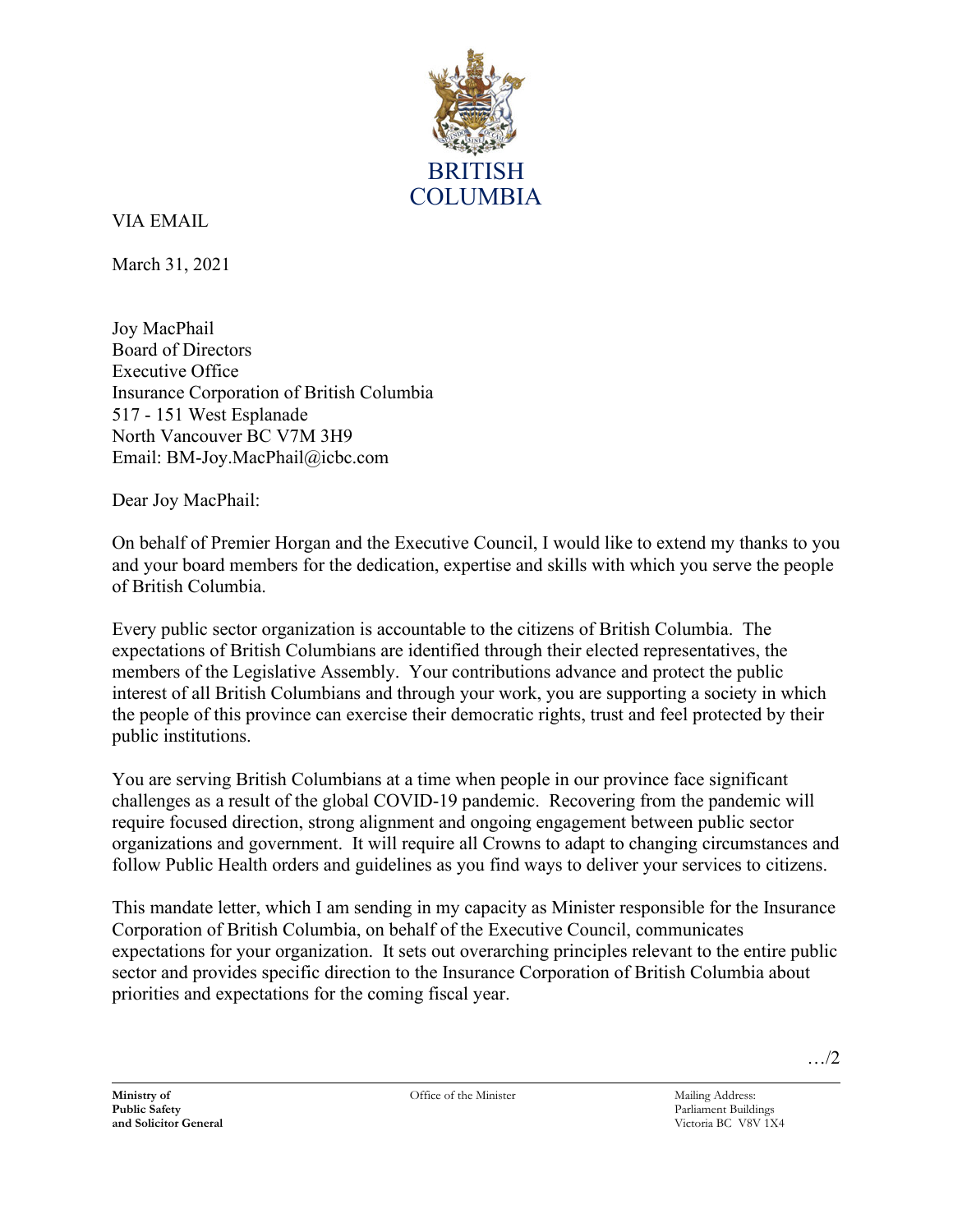Joy MacPhail Page 2

I expect that the following five foundational principles will inform your agency's policies and programs:

- **Putting people first:** We are committed to working with you to put people first. You and your board are uniquely positioned to advance and protect the public interest and I expect that you will consider how your board's decisions maintain, protect and enhance the public services people rely on and make life more affordable for everyone.
- **Lasting and meaningful reconciliation:** Reconciliation is an ongoing process and a shared responsibility for us all. Government's unanimous passage of the *Declaration of the Rights of Indigenous Peoples Act* was a significant step forward in this journey – one that all Crown Agencies are expected to support as we work in cooperation with Indigenous peoples to establish a clear and sustainable path to lasting reconciliation. True reconciliation will take time and ongoing commitment to work with Indigenous peoples as they move towards self-determination. Guiding these efforts, Crown agencies must also remain focused on creating opportunities that implement the Truth and Reconciliation Commission through your mandate.
- **Equity and anti-racism:** Our province's history, identity and strength are rooted in its diverse population. Yet racialized and marginalized people face historic and present-day barriers that limit their full participation in their communities, workplaces, government and their lives. The public sector has a moral and ethical responsibility to tackle systemic discrimination in all its forms – and every public sector organization has a role in this work. All Crowns are expected to adopt the Gender-Based Analysis Plus (GBA+) lens to ensure equity is reflected in your operations and programs. Similarly, appointments resulting in strong public sector boards that reflect the diversity of British Columbia will help achieve effective and citizen-centred governance.
- **A better future through fighting climate change:** Announced in December 2018, the CleanBC climate action plan puts our province on the path to a cleaner, better future by building a low-carbon economy with new clean energy jobs and opportunities, protecting our clean air, land and water and supporting communities to prepare for carbon impacts. As part of the accountability framework established in CleanBC, and consistent with the *Climate Change Accountability Act*, please ensure your organization aligns operations with targets and strategies for minimizing greenhouse gas emissions and managing climate change risk, including the CleanBC target of a 50 per cent reduction in public sector building emissions and a 40 per cent reduction in public sector fleet emissions by 2030. Your organization is expected to work with government to report out on these plans and activities as required by legislation.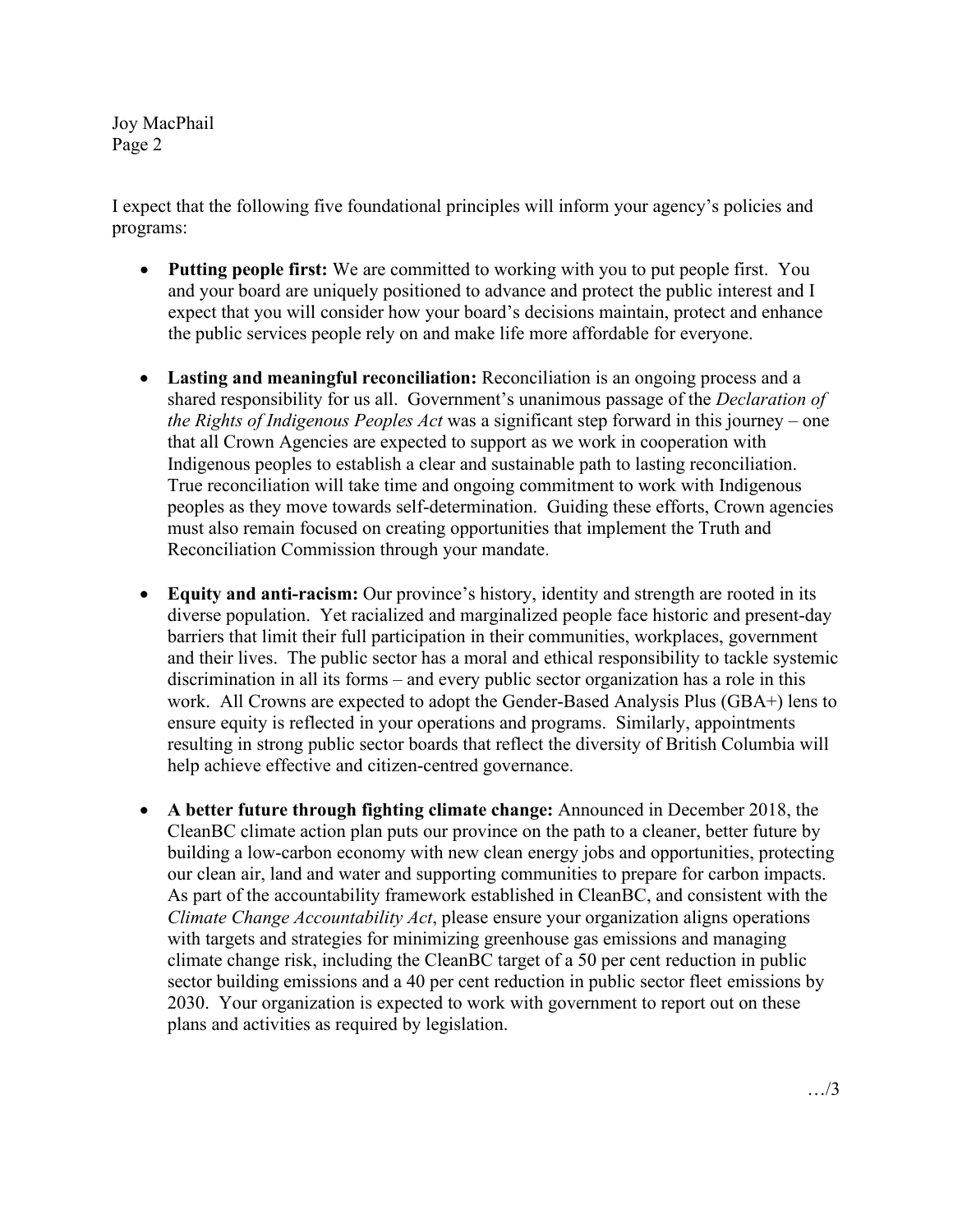Joy MacPhail Page 3

> • **A strong, sustainable economy that works for everyone:** I expect that you will identify new and flexible ways to achieve your mandate and serve the citizens of British Columbia within the guidelines established by the Provincial Health Officer and considering best practices for conducting business during the pandemic. Collectively, our public sector will continue to support British Columbians through the pandemic and economic recovery by investing in health care, getting people back to work, helping businesses and communities, and building the clean, innovative economy of the future. As a public sector organization, I expect that you will consider how your decisions and operations reflect environmental, social and governance factors and contribute to this future.

The Crown Agencies and Board Resourcing Office (CABRO), with the Ministry of Finance, will continue to support you and your board on recruitment and appointments as needed, and will be expanding professional development opportunities in 2021/22. The Governing in the Public Interest online certificate program is now available, and all board members are encouraged to complete this new offering.

As the Minister Responsible for the Insurance Corporation of British Columbia, I expect that you will make substantive progress on the following priorities and incorporate them in the goals, objectives and performance measures in your 2021/22 Service Plan:

- In cooperation with the Ministry of Public Safety and Solicitor General (PSSG) and the Crown Agencies Secretariat (CAS), and under the direction and guidance of the Shareholder's Committee, implement Enhanced Care Coverage in May 2021 to support affordability and the long-term financial sustainability of ICBC, and improved care for British Columbians involved in vehicle accidents. Work with PSSG and CAS to closely monitor the new insurance model after implementation in May 2021 to resolve emerging issues and ensure that it is achieving expected results. Continue to monitor changes to ICBC's Basic insurance product that came into effect April 1, 2019.
- Develop and implement measures to create greater accountability and improve transparency in ICBC's services to its customers, including the new Fairness Office, improved plain language reporting, an enhanced commitment to gain customer perspectives and insights, greater stakeholder engagement and others as agreed upon with the PSSG and CAS.
- In coordination with PSSG and CAS, continue work toward implementing online insurance renewals by 2022, including assessing potential business, operational and financial requirements and seeking input from stakeholder groups.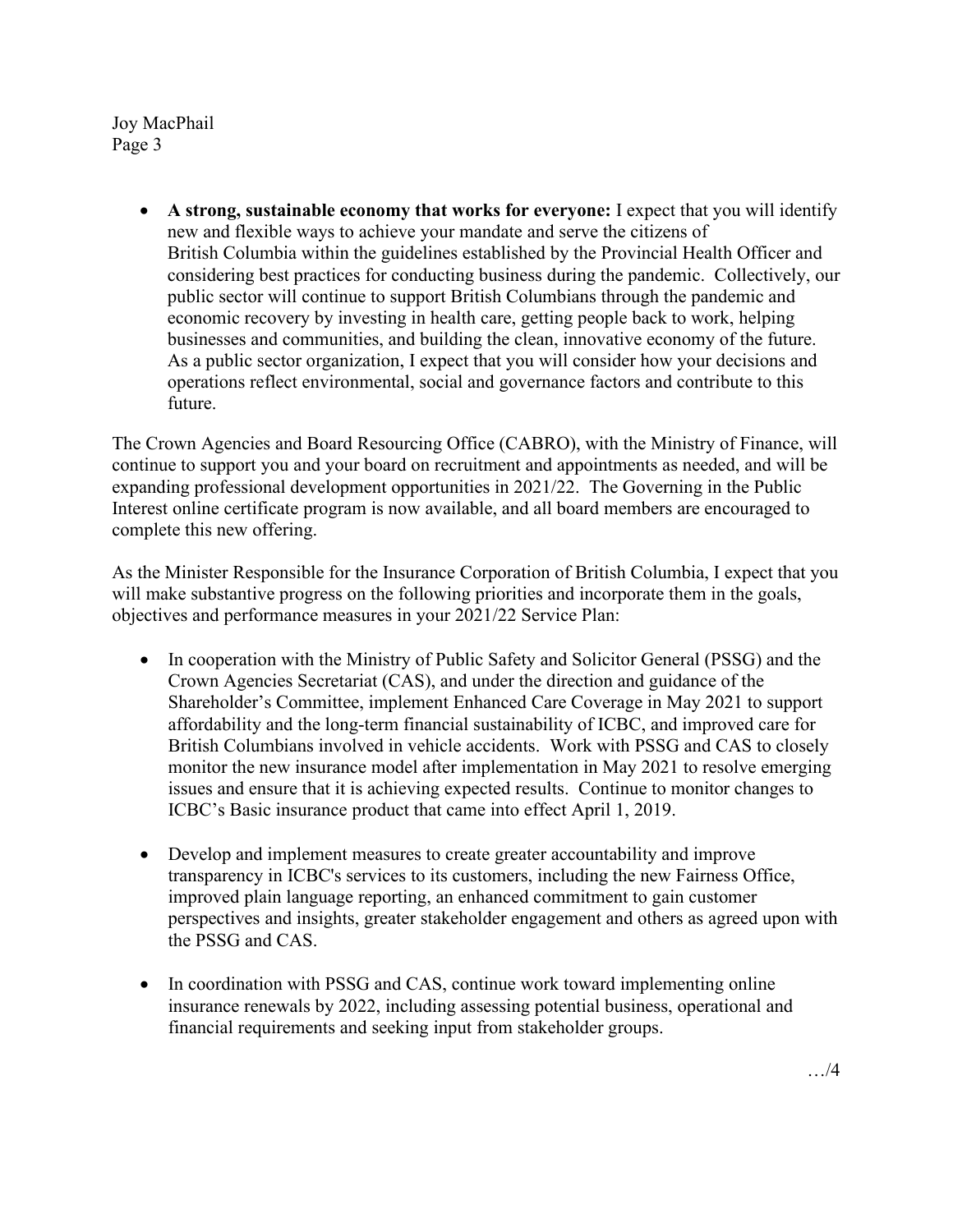Joy MacPhail Page 4

> • Provide comprehensive quarterly reports to PSSG, and Ministry of Finance including CAS on the status of ICBC finances and multi-year forecasts, as well as the Enhanced Care Coverage project and other initiatives approved by the ICBC Board and the Solicitor General as the minister responsible. As and when appropriate, ensure that the Deputy Solicitor General and Deputy Minister of CAS are apprised of emerging trends and made aware of potential issues as they occur.

Each board member is required to sign the Mandate Letter to acknowledge government's direction to your organization. The signed Mandate Letter is to be posted publicly on your organization's website in spring 2021.

I look forward to continuing to work with you and your Board colleagues to build a better B.C.

Sincerely,

Mik Juna

Mike Farnworth Date: March 31, 2021 Minister of Public Safety and Solicitor General

pc: The Honourable John Horgan, Premier Lori Wanamaker, Deputy Minister to the Premier and Cabinet Secretary Douglas S. Scott, Deputy Minister, Ministry of Finance Mark Sieben, Deputy Solicitor General, Ministry of Public Safety and Solicitor General Heather Wood, Deputy Minister, Ministry of Finance Nicolas Jimenez, President and Chief Executive Officer, Insurance Corporation of British Columbia Joy MacPhail, Board Member, Insurance Corporation of British Columbia Jeremy Bell, Board Member, Insurance Corporation of British Columbia Paulette Flamond, Board Member, Insurance Corporation of British Columbia Raj Khatar, Board Member, Insurance Corporation of British Columbia Jill Leversage, Board Member, Insurance Corporation of British Columbia Cathie McLay, Board Member, Insurance Corporation of British Columbia Jennie Moushos, Board Member, Insurance Corporation of British Columbia Bonnie Pearson, Board Member, Insurance Corporation of British Columbia Janet Wood, Board Member, Insurance Corporation of British Columbia